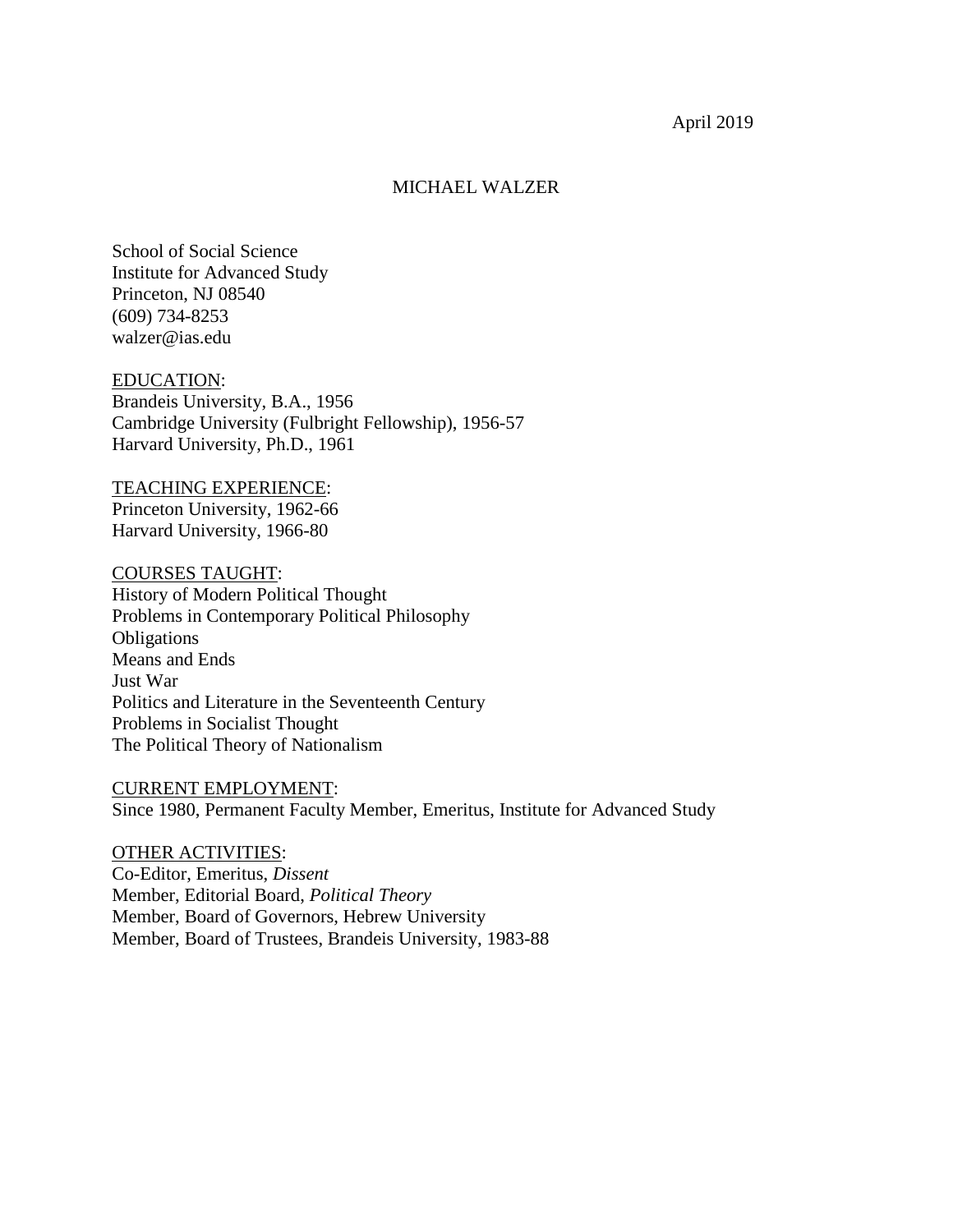## BIBLIOGRAPHY

## BOOKS

- *1. The Revolution of the Saints: A Study in the Origins of Radical Politics*. Harvard University Press, 1965. (Translations: French, Italian, Spanish, Chinese.)
- 2. *Obligations: Essays on Disobedience, War and Citizenship*. Harvard University Press, 1970. (Translations: Spanish, Portuguese, Japanese.)
- 3. *Political Action: A Practical Guide to Movement in Politics*. Quadrangle Books, 1971; New York, NY: NYRB Classics, reprint 2019.
- 4. *Regicide and Revolution*. Cambridge University Press, 1974, new ed. with introduction by author, Columbia University Press, 1992. (Translation: French.)
- 5. *Just and Unjust Wars.* Basic Books, 1977, second edition, 1992, third edition, 2000, fourth edition, 2006, fifth edition, 2015. (Translations: Hebrew, Spanish, Italian, German, French, Portuguese, Dutch, Greek, Japanese, Polish, Serbian, Chinese, Korean; forthcoming in Czech and Turkish.)
- 6. *Radical Principles.* Basic Books, 1977.
- 7. *Spheres of Justice*. Basic Books, 1983. (Translations: Italian--second edition with new preface, 2008; German--second edition with new preface, 2006; Swedish, French, Spanish, Japanese, Korean, Chinese, Portuguese, Polish, Farsi.)
- 8. *Exodus and Revolution*. Basic Books, 1985. (Translations: French, German, Italian, Japanese, Hebrew, Spanish, Romanian, Greek.)
- 9. *Interpretation and Social Criticism*. Harvard University Press, 1987. (Translations: French, German, Italian, Japanese, Spanish, Chinese, Persian, Korean.)
- 10. *The Company of Critics*. Basic Books, 1988, second edition, 2002. (Translations: Italian, German, French, Spanish, Lithuanian, Russian.)
- 11. *What It Means to be an American*. Marsilio, 1992, in Italian and English. (Translation: Japanese.)
- 12. *Civil Society and American Democracy*. Rotbuch Verlag, 1992, selected essays--in German.
- 13. *Thick and Thin: Moral Argument at Home and Abroad*. Notre Dame Press, 1994. (Translations: Italian, German, Spanish, Slovak, Greek, French, Japanese, Persian.); University of Notre Dame Press, paperback 2019.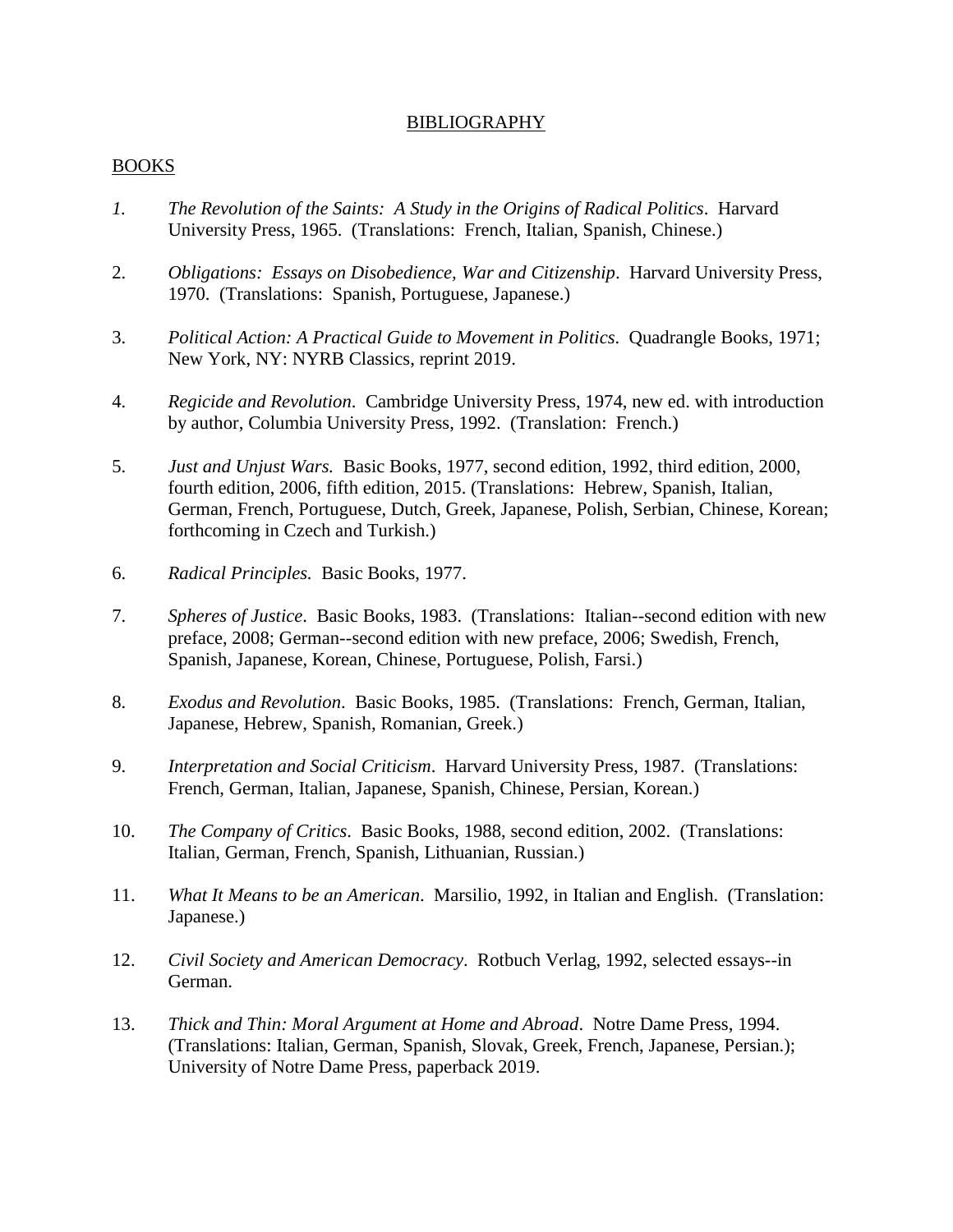- 14. *Pluralism, Justice, and Equality*, with David Miller. Oxford University Press, 1995. (Translation: Spanish.)
- 15. *Toward a Global Civil Society*, editor. Berghahn Books, 1995. (Translation: Japanese.)
- 16. *On Toleration*. Yale University Press, 1997. English edition in India by Frank Bros. & Co. (Publishers) Ltd. (Translations in French, German, Italian, Spanish, Portuguese, Dutch, Swedish, Estonian, Greek, Bulgarian, Hebrew, Russian, Polish, Chinese, Japanese, Romanian, Slovak, Ukrainian, Persian, Korean; forthcoming in Lithuanian, Turkish.)
- 17. *Arguments from the Left*. Atlas, 1997, selected essays--in Swedish.
- 18. *Pluralism and Democracy*. Éditions Esprit, 1997, selected essays--in French.
- 19. *Reason, Politics, and Passion*. Fischer Taschenbuch Verlag, 1999. The Horkheimer Lectures, in German. (Translations: also published in Spanish, French, Italian, and Korean.)
- 20. *The Jewish Political Tradition, Vol. I Authority,* co-edited, with Menachem Lorberbaum, Noam Zohar, and Yair Lorberbaum. Yale University Press, 2000.
- 21. *Exilic Politics in the Hebrew Bible.* Mohr Siebeck, 2001, in German.
- 22. *War, Politics, and Morality*. Ediciones Paidos, 2001, selected essays--in Spanish.
- 23. *The Thread of Politics: Democracy, Social Criticism, and World Government*. Edizioni Diabasis, 2002, selected essays--in Italian.
- 24. *Erklärte Kriege - Kriegserklärungen*. Europäische Verlagsanstalt, 2003, selected essays- in German.
- 25. *The Jewish Political Tradition, Vol. II Membership*, co-edited, with Menachem Lorberbaum, Noam Zohar, and Yair Lorberbaum. Yale University Press, 2003.
- 26. *Arguing About War*. Yale University Press, 2004. Selected essays and articles. (Translations in Spanish, French, Italian, Polish, Korean; forthcoming in Japanese.)
- 27. *Politics and Passion: Toward a More Egalitarian Liberalism*. Yale University Press, 2005. (Expanded version of #19.) (Translations: Polish, Portuguese; forthcoming in Albanian and Japanese.)
- *28. Thinking Politically: Essays in Political Theory*. Yale University Press, 2007. (Translations: Italian, Korean; forthcoming in Japanese.)
- *29. War and Death* published in Dutch as *Oorlog en Dood* (Soeterbeeck Programma,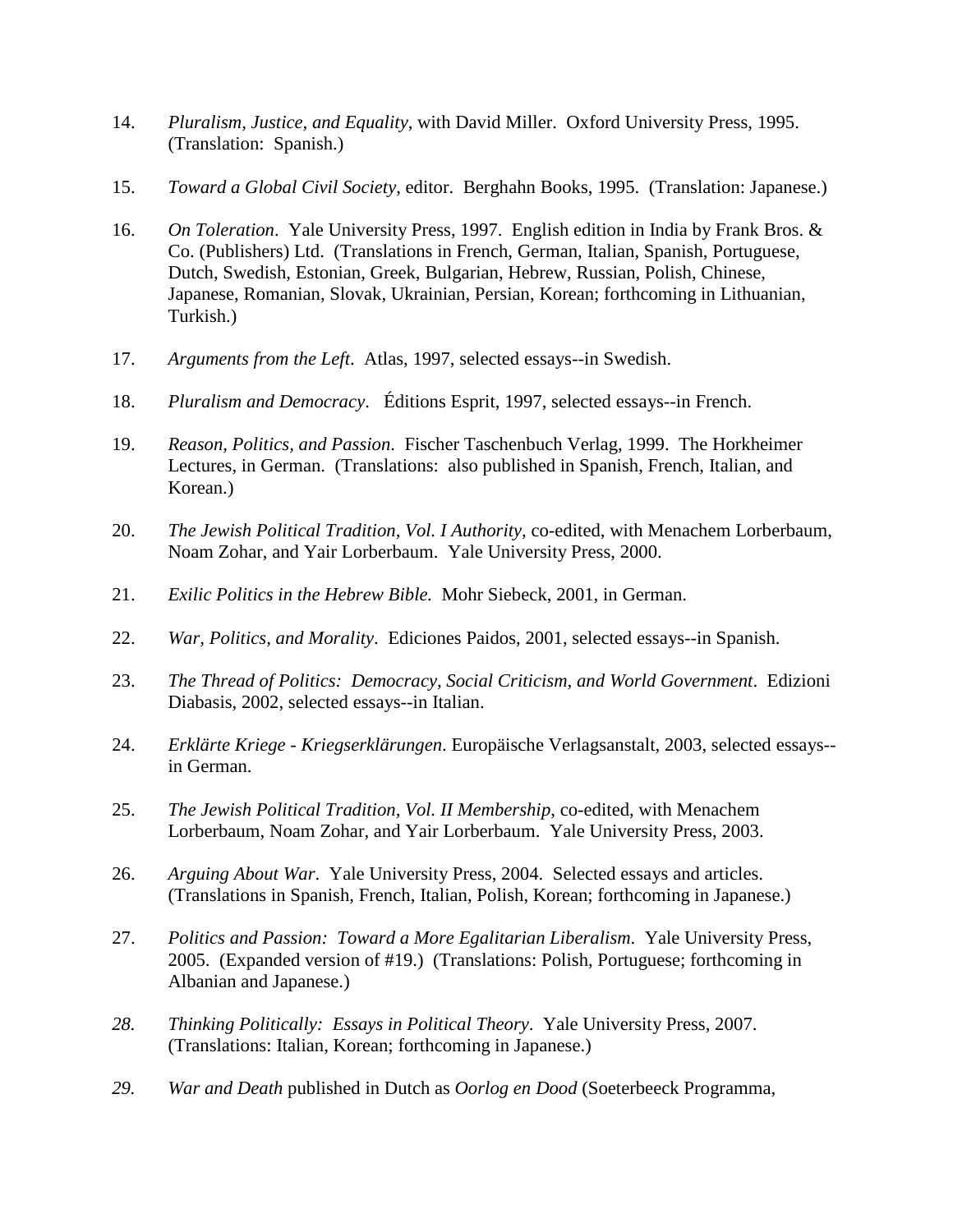Radboud Universiteit Nijmegen, 2007)

- *30. Justice Without Boundaries* published in Dutch as *Grenzeloze Recht-Vaardigheid* (Uitgeverij Boom, Stichting Internationale Spinozaprijs, 2008.)
- 31. *Nation and Universe* translated in Hebrew, Shalem Press, 2009, from The Tanner Lectures on Human Values XI, 1990, delivered at Brasenose College, Oxford University, May 1 & 8, 1989, originally published by the University of Utah Press.
- 32. *Getting Out: Historical Perspectives on Leaving Iraq*, edited by Michael Walzer and Nicolaus Mills. University of Pennsylvania Press, 2009.
- 33. *La Soif du Gain*, Éditions de L'Herne, 2010 (translations of *A Note on Greed*, and *The Good Society?* in *Dissent*, September 29, 2008, and *Exclusion, Injustice and the Democratic State* in *Thinking Politically* (Yale University Press).
- 34. *Conversazioni con Michael Walzer. Il pluralismo, la libertà, la sinistra*. Ramin Jahanbegloo, Venice: Marsilio Editori, 2012.
- 35. *In God's Shadow: Politics in the Hebrew Bible.* Yale University Press, 2012 (Translations: Italian).
- *36. The Paradox of Liberation: Secular Revolutions and Religious Counterrevolutions.* Yale University Press, 2015 (Translations: Japanese).
- *37. A Foreign Policy for the Left. New Haven, CT: Yale University Press, 2018.*

# ARTICLES, ESSAYS, AND BOOK REVIEWS

### **1956–1960**

- 1. "The Travail of the U.S. Communists." *Dissent* (Fall, 1956): 406–10.
- 2. "Hungary and the Failure of the Left." *Dissent* (Spring, 1957): 157–62.
- 3. "John Wain: The Hero in Limbo." *Perspective* 10 (Summer–Autumn, 1958): 137–45.
- 4. "Politics of the Angry Young Men." *Dissent* (Spring, 1958): 148–54.
- 5. "When the Hundred Flowers Withered." *Dissent* (Fall, 1958): 360–74.
- 6. "Education for a Democratic Culture: I." *Dissent* (Spring, 1959): 107–21.
- 7. "The American School: II." *Dissent* (Summer 1959): 223–36. (Second Part of #6.)
- 8. Exchange with H. Brand. "Classless Education in Class Society?" *Dissent* 7 (Winter,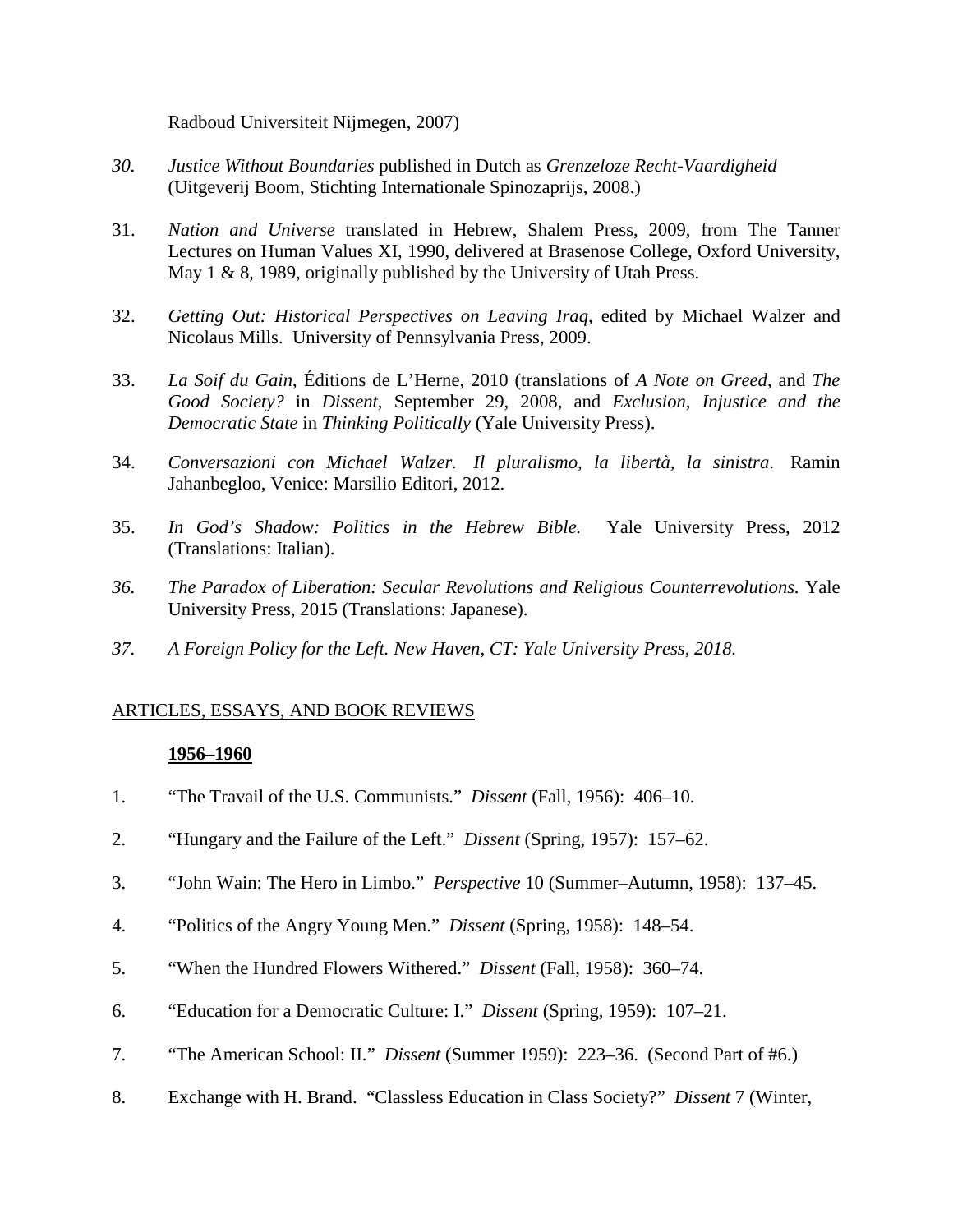1960): 86–89.

- 9. "A Cup of Coffee and a Seat." *Dissent* (Spring, 1960): 111–20.
- 10. "The Idea of Resistance."In "Politics of Non-Violent Resistance: A Discussion." *Dissent* (Fall, 1960): 369–73.
- 11. "In Place of a Hero." *Dissent* (Spring, 1960): 156–62.
- 12. "The Politics of the New Negro." *Dissent* (Summer, 1960): 235–43.

# **1961**

- 13. Pamphlet. "Cuba: The Invasion and the Consequences." *Dissent* (June, 1961).
- 14. Exchange with Joyce Kolko. "Cuba and Radicalism." *Dissent* (Fall, 1961): 517–19.
- 15. "After the Election." *Dissent* (Winter, 1961): 3–5.
- 16. Exchange with Tom Kahn. "The Idea of Revolution." *Dissent* (Spring, 1961): 180–84. **1962**
- 17. "The Mood and the Style." *Dissent* (Winter, 1962): 29–33.
- 18. "Students in Washington: A New Peace Movement." *Dissent* (Spring, 1962): 179–82.
- 19. "The Young Radicals: A Symposium." *Dissent* (Spring, 1962): 129–31.

## **1963**

- 20. "In Defense of Spying." *Dissent* (Autumn 1963): 398–99.
- 21. With Bernard Rosenberg. "King and Reuther for '64!" *Dissent* (Fall, 1963): 300, 390- 91.
- 22. Puritanism as a Revolutionary Ideology." *History and Theory* 3 (1963): 59–90.
- 23. "Revolutionary Ideology: The Case of the Marian Exiles." *The American Political Science Review* 57 (1963): 643–54.

- 24. "The Future of Goldwaterism." *Views* (Autumn, 1964): 13–18.
- 25. "The Only Revolution: Notes on the Theory of Modernization." *Dissent* (Fall, 1964):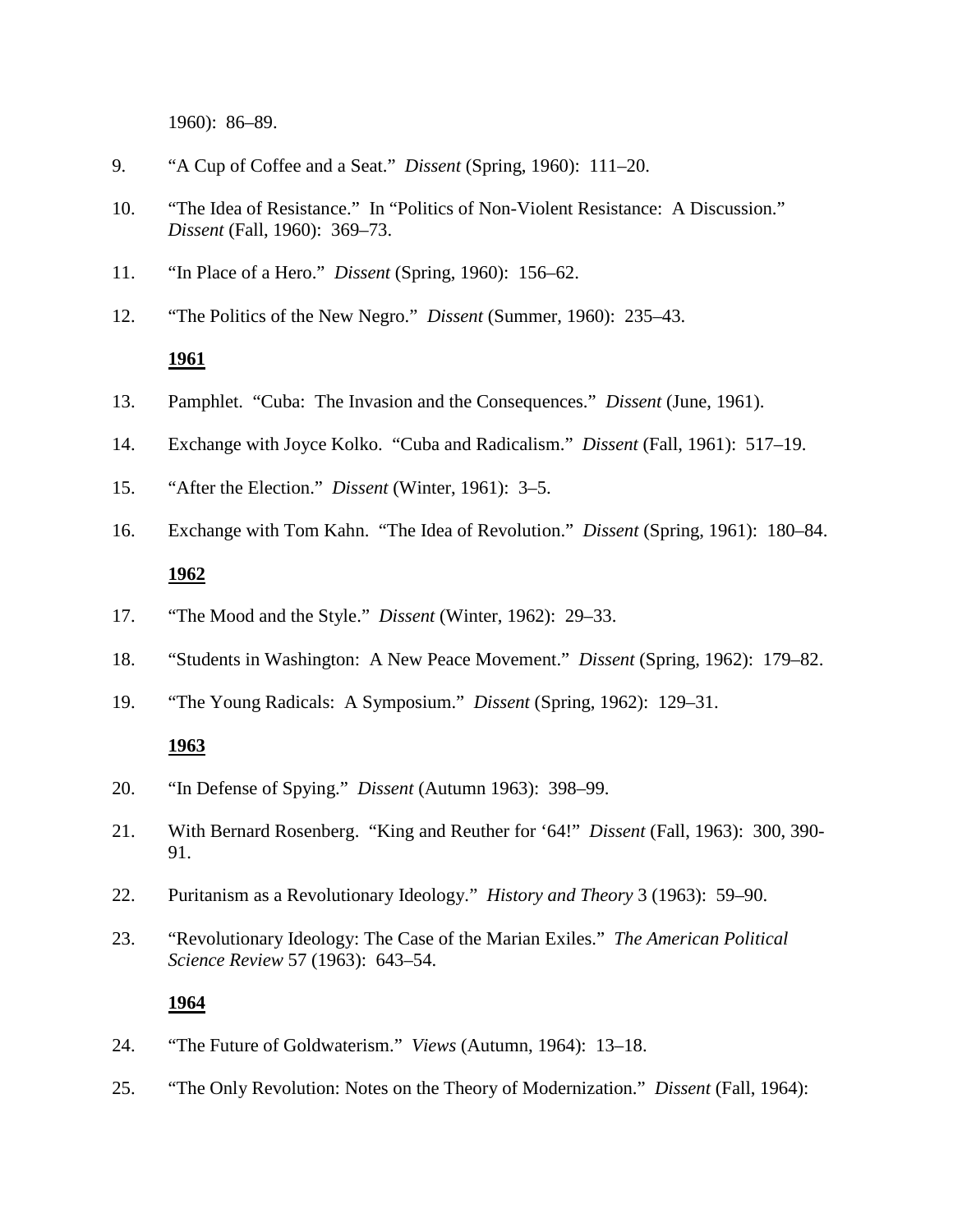432–40.

26. "Paul Goodman's Community of Scholars." With response by Paul Goodman. *Dissent*  (Winter, 1964): 21–28.

# **1965**

- 27. With John Schrecker. "American Intervention and the Cold War." *Dissent* (Fall, 1965): 431–46.
- 28. With Michael Rustin. "Labor in Britain: Victory and Beyond." *Dissent* (Winter, 1965): 21–31.
- 29. "Report from America." *Views* (Summer, 1965): 12–13.

# **1966**

- 30. "Democracy and the Conscript." *Dissent* (January–February, 1966): 16–22.
- 31. Exchange (co-authored with John Schrecker) with Henry Pachter. "Ideology and Power in Foreign Affairs: Comments on John Schrecker and Michael Walzer, 'American Intervention and the Cold War' in *Dissent*, Autumn, 1965." *Dissent* (March–April, 1966): 198–207.
- 32. "On the Nature of Freedom." *Dissent* (November–December, 1966): 725–28.
- 33. "Options for Resistance Today." In symposium, "The Draft: Reflections and Opinions." *Dissent* (May–June, 1966): 318–19.
- 34. "Puritanism as a Revolutionary Ideology." In *Political Theory and Ideology*, edited by Judith N. Shklar, 49–66. New York: MacMillan, 1966. (Reprint of #22.)

- 35. Exchange with Lewis Coser. "Anti-Communism and the CIA." *Dissent* (May–June, 1967): 274–80.
- 36. "The Condition of Greece: Twenty Years After the Truman Doctrine." *Dissent* (July– August, 1967): 421–31.
- 37. "The Exodus and Revolution: An Exercise in Comparative History." *Mosaic* 8 (1967): 6–21.
- 38. "Moral Judgement in Time of War." *Dissent* (May–June, 1967): 284–92.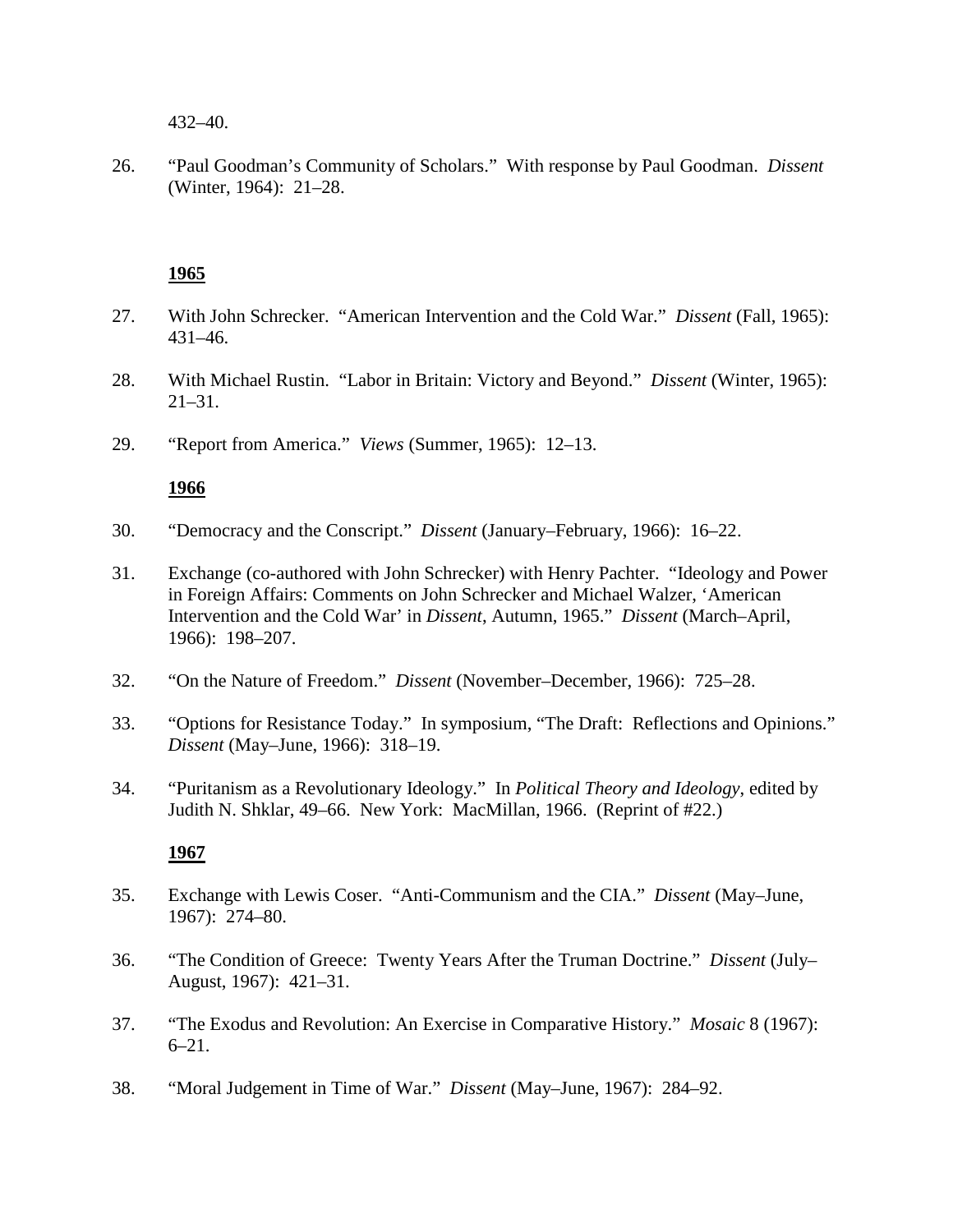- 39. "The Obligation to Disobey." *Ethics* 77 (1967): 163–75.
- 40. "The Obligation to Disobey." In *Political Theory and Social Change*, edited by David Spitz, 185–202. New York: Atherton Press, 1967. (Reprint of above.)
- 41. "On the Role of Symbolism in Political Thought." *Political Science Quarterly* 82 (1967): 191–204.

- 42. "Civil Disobedience and 'Resistance.'" *Dissent* (January–February, 1968): 13–15.
- 43. "The New Left." In The University and the New Intellectual Environment: The Frank Gerstein Lectures, York University 1967–8, 29–48. Toronto: Macmillan of Canada, 1968.
- 44. "Politics in the Welfare State." *Dissent* (January–February, 1968): 26–40.

# **1969**

- 45. "Civil Disobedience and Corporate Authority." In *Power and Community: Dissenting Essays in Political Science*, edited by Philip Green and Sanford Levinson, 223–46. New York: Random House, 1969.
- 46. "Corporate Authority and Civil Disobedience." *Dissent* (September–October, 1969): 395–406. (Reprint of #45.)
- 47. "Prisoners of War: Does the Fight Continue After the Battle?" *The American Political Science Review* 63 (1969): 777-786.

# **1970**

- 48. "A Journey to Israel." *Dissent* (November–December, 1970): 497–503.
- 49. "The Revolutionary Uses of Repression." In *Essays in Theory and History: An Approach to the Social Sciences*, edited by Melvin Richter, 122–36. Cambridge, MA: Harvard University Press, 1970.

- 50. "'Citizens' Politics': How to Do It." *Dissent* (June, 1971): 252–57.
- 51. "Violence: The Police, the Militants, and the Rest of Us." *Dissent* (April, 1971): 119– 27.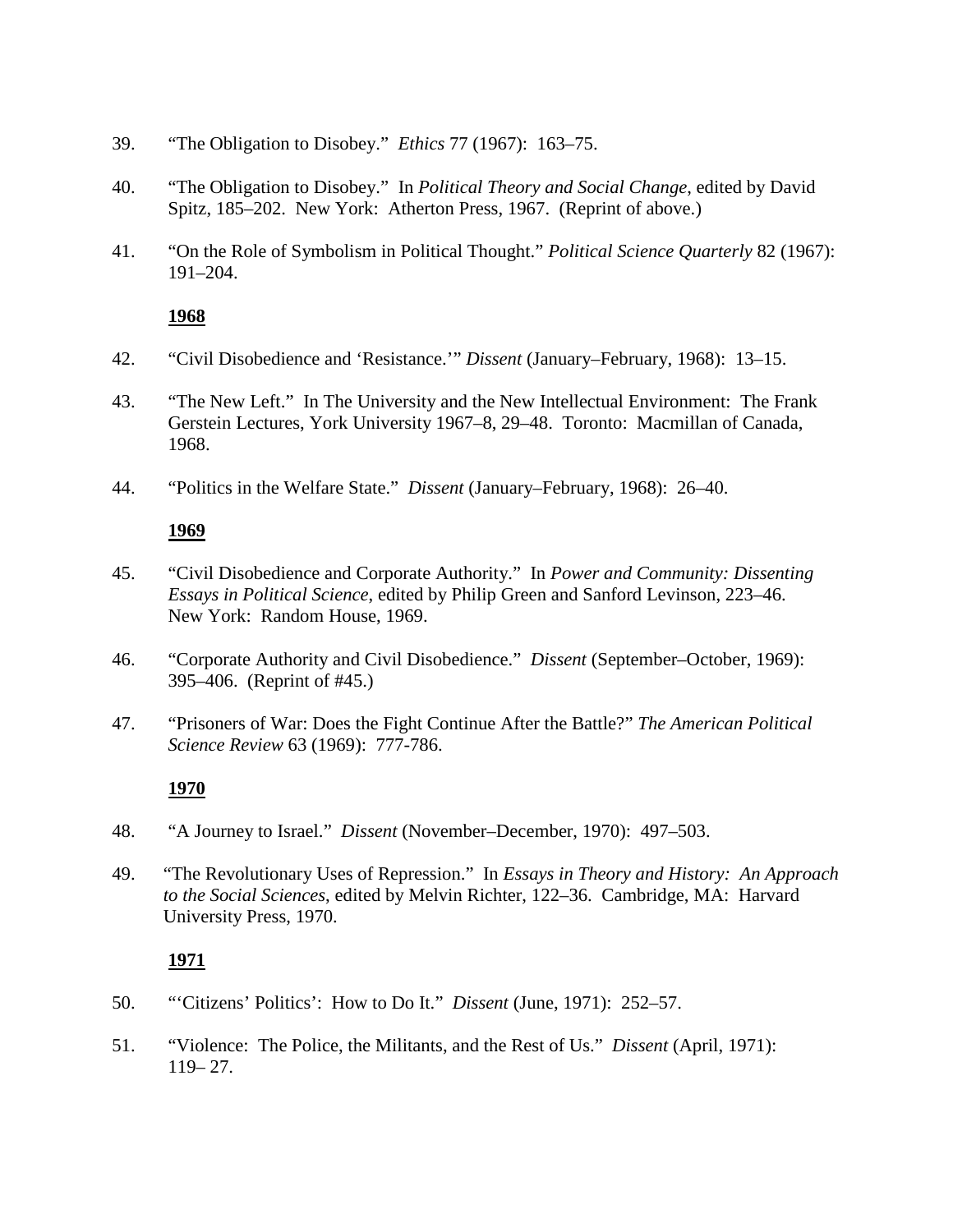52. "World War II: Why Was This War Different?" *Philosophy and Public Affairs* 1 (1971):  $3 - 21$ .

# **1972**

53. "Notes for Whoever's Left." *Dissent* (Spring, 1972): 309–14.

# **1973**

- 54. "In Defense of Equality." *Dissent* (Fall, 1973): 399–408.
- 55. "The Peace Movement: What Was Won by Protest?" *The New Republic* 168 (February 10, 1973): 24–26.
- 56. "Political Action: The Problem of Dirty Hands." *Philosophy and Public Affairs* 2 (Winter, 1973): 160–80.
- 57. "Regicide and Revolution." *Social Research* 40 (1973): 617–42.

# **1974**

- 58. "Civility and Civic Virtue in Contemporary America." *Social Research* 41 (1974): 593– 611.
- 59. "Political Action: The Problem of Dirty Hands." In *War and Moral Responsibility*, edited by Marshall Cohen, Thomas Nagel, and Thomas Scanlon, 62–82. Princeton: Princeton University Press, 1974. (Reprint of #56.)
- 60. "Rebels Without a Cause." Review of *Religion and Revolution*, by Guenter Lewy. *The New York Review of Books* 21 (October 17, 1974): 33–34
- 61. "World War II: Why Was This War Different?" In *War and Moral Responsibility*, edited by Marshall Cohen, Thomas Nagel, and Thomas Scanlon, 85–103. Princeton: Princeton University Press, 1974. (Reprint of #52.)

- 62. "Consenting to One's Own Death: The Case of Brutus." In *Beneficent Euthanasia*, edited by Marvin Kohl, 100–105. Buffalo, N.Y.: Prometheus Books, 1975.
- 63. "The New Terrorists." *The New Republic* 172 (August 30, 1975).
- 64. "A Note on Commitments." *The New Republic* 172 (April 19, 1975): 10–11.
- 65. Exchange with J. Bowyer Bell and Roger Morris. "Terrorism: A Debate." *The New Republic* 173 (December 27, 1975): 12–15.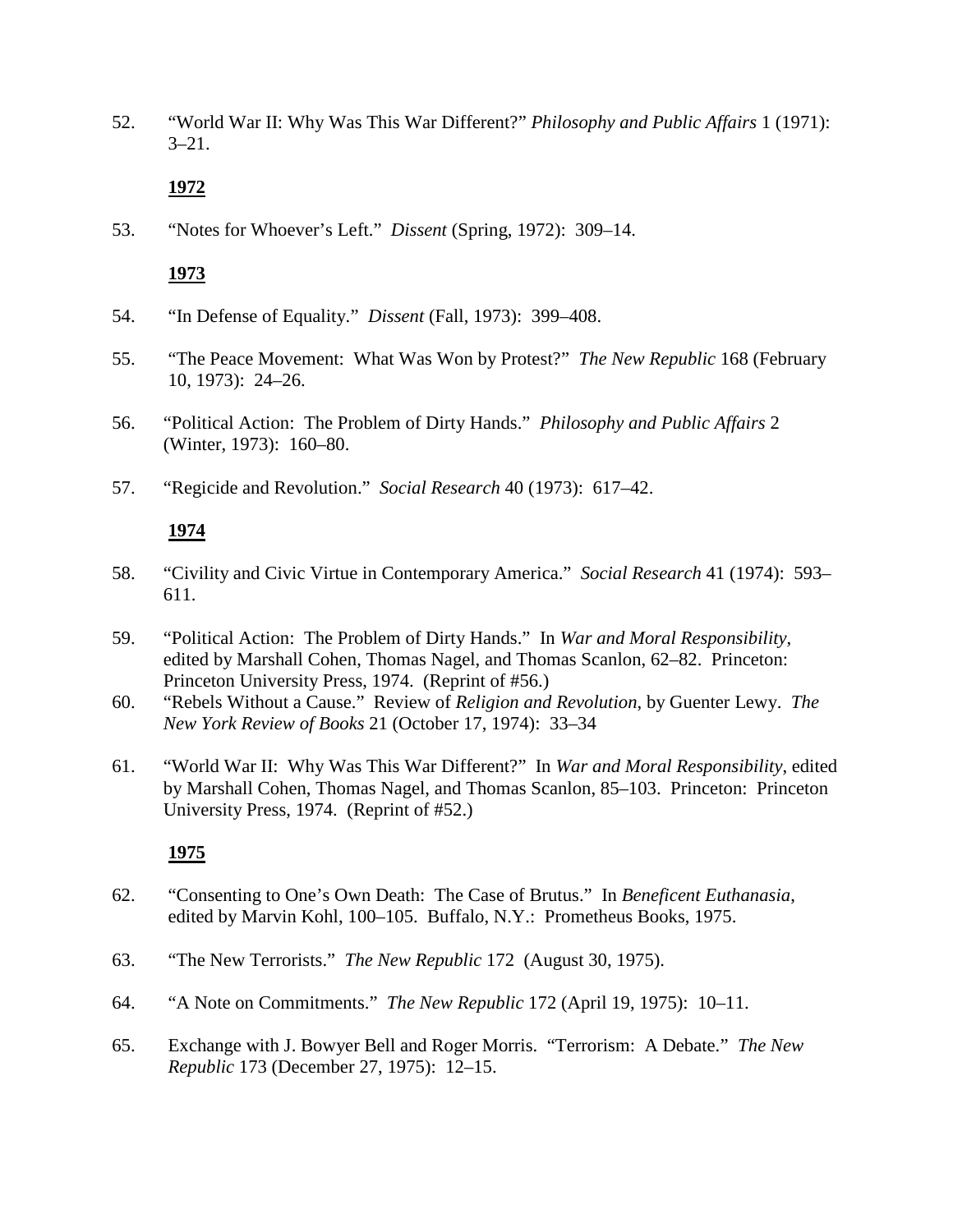- 66. Unsigned editorial. "Arms to All Men." *The New Republic* 174 (March 20, 1976): 5–6.
- 67. "Israeli Arabs: The Rabin Government's Dilemma." *The New Republic* 174 (April 17, 1976): 11–13.
- 68. "Israeli Policy and the West Bank." *Dissent* (Summer, 1976): 234–36.
- 69. "The Memory of Justice: Marcel Ophuls and the Nuremberg Trials." *The New Republic* 175 (October 9, 1976): 19–23.
- 70. "Thoughts on Democratic Schools." *Dissent* (Winter, 1976): 57–64.

#### **1977**

- 71. Unsigned editorial. "Disadvantaged Groups, Individual Rights." *The New Republic* 177 (October 15, 1977): 5–9.
- 72. "The Election: Lessons and Rewards?" *Dissent* (Winter, 1977): 5–6.
- 73. Unsigned editorial. "Hope in the Middle East." *The New Republic* 177 (December 3, 1977): 5–6.
- 74. Unsigned editorial. "How to Welcome President Sadat." *The New Republic* 176 (April 9, 1977): 5–6, 8.
- 75. Review of *Taking Rights Seriously*, by Ronald Dworkin. *The New Republic* 176 (June 25, 1977): 28–31.
- 76. "War Crimes: Defining the Moral Culpability of Leaders and Citizens." *The New Republic* 177 (November 5, 1977): 17–23.

- 77. Review of *America in Vietnam*, by Guenter Lewy. *The New Republic* 179 (November 11, 1978): 31–34.
- 78. Unsigned editorial. "Blessed Be the Peacemakers." *The New Republic* 179 (September 30, 1978): 1, 5–6.
- 79. Symposium. "Capitalism, Socialism, and Democracy." *Commentary* 65 (April, 1978): 70-71.
- 80. "Israel in Lebanon: Just and Unjust Responses to Terrorism." *The New Republic* 178 (April 8, 1978): 17–18.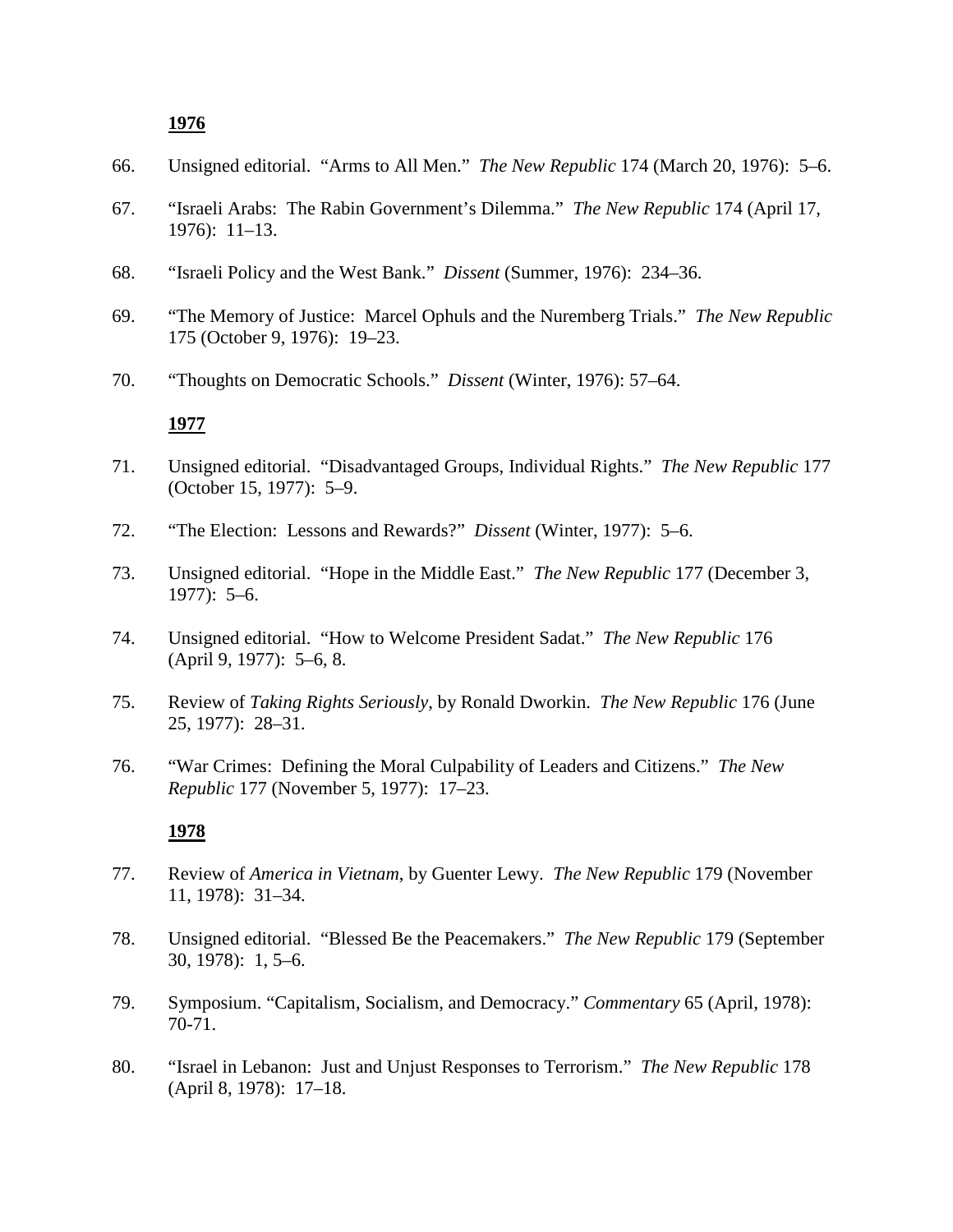- 81. "Must Democracy Be Capitalist?" Review of *Politics and Markets: The World's Political-Economic Systems*, by Charles E. Lindblom. *The New York Review of Books* 25 (July 20, 1978): 40–42.
- 82. Unsigned editorial. "Settlements, Planes, Peace." *The New Republic* 178 (February 25, 1978): 8, 10, 12.
- 83. "Teaching Morality: Ethics Makes a Comeback." *The New Republic* 178 (June 10, 1978): 12–14.
- 84. Review of *Terrorism*, by Walter Laqueur, and *The Terrorizers*, by Donald Hamilton. *The New Republic* 178 (January 14, 1978): 30–31.
- 85. "Town Meetings and Workers' Control: A Story for Socialists." *Dissent* (Summer, 1978): 325–33.
- 86. Symposium. "Vietnam and Cambodia." *Dissent* (Fall, 1978): 390–91
- 87. Exchange with Robert L. Heilbroner. "What is Socialism?" *Dissent* (Summer, 1978):  $341-60.$

- 88. Unsigned editorial. "The Arab Card." *The New Republic* 180 (January 6, 1979): 6, 8.
- 89. Unsigned editorial. "Arafat's Unexpected Ally." *The New Republic* 180 (June 23, 1979): 8–10.
- 90. Unsigned editorial. "Blacks and Jews." *The New Republic* 181 (September 1 and 8, 1979): 5–6.
- 91. "The Islam Explosion: Religion is Reemerging as a Political Force Throughout the Third World." *The New Republic* 181 (December 8, 1979): 18–21.
- 92. "The Moral Problem of Refugees: The Boat People Are an Easy Case. How Will We Handle a Tough One?" *The New Republic* 180 (February 10, 1979): 15–17.
- 93. "Nervous Liberals." Review of *The Neoconservatives: The Men Who Are Changing America's Politics*, by Peter Steinfels. *The New York Review of Books* 26 (October 11, 1979): 5–9.
- 94. Unsigned editorial. "The Only Game in Town." *The New Republic* 180 (March 17, 1979): 7–8.
- 95. "The Pastoral Retreat of the New Left." *Dissent* (Fall, 1979): 406–11.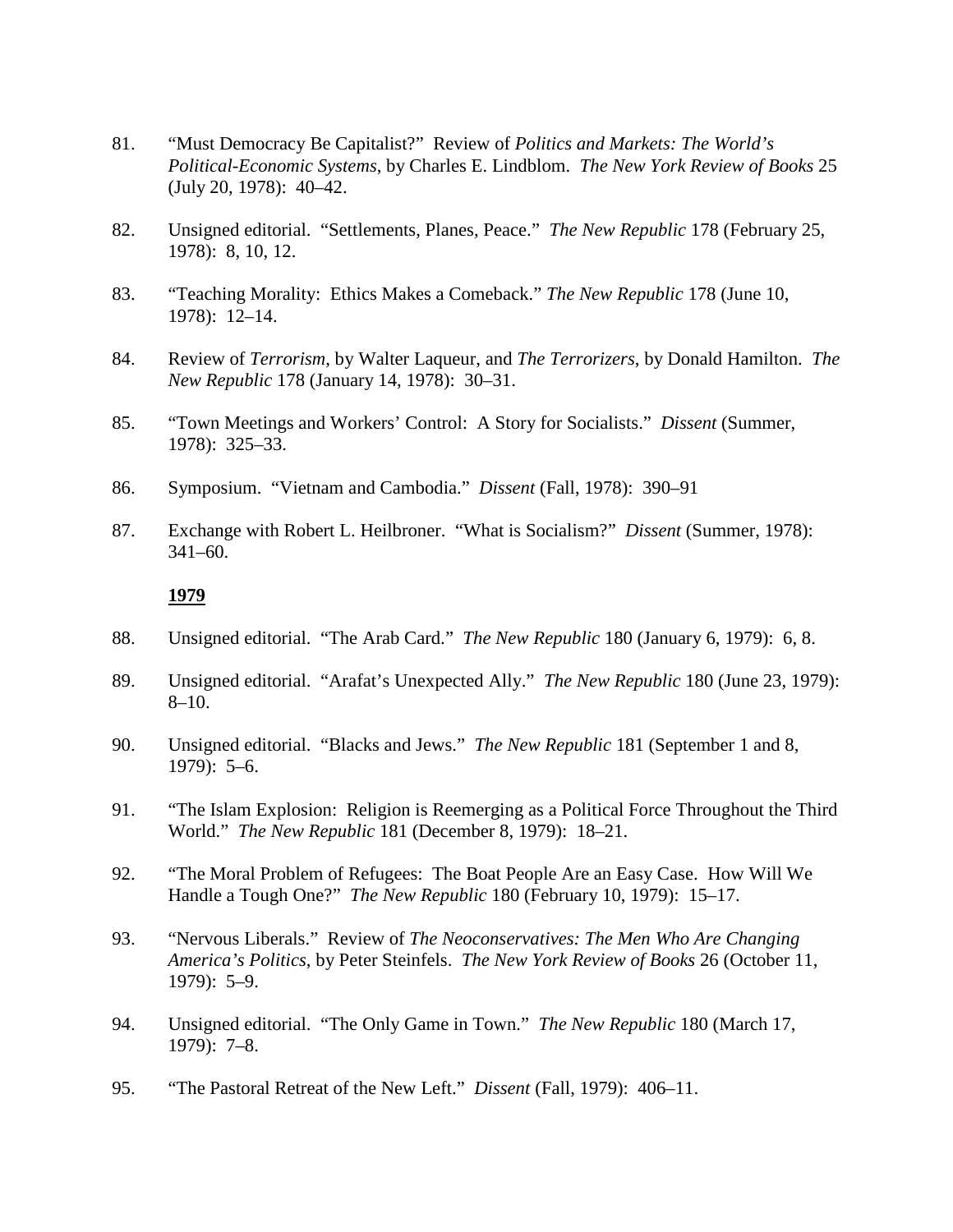- 96. Review of *Sideshow: Kissinger, Nixon and the Destruction of Cambodia*, by William Shawcross. *The New Republic* 180 (May 26, 1979): 30, 32–33.
- 97. Exchange (co-authored with Stanley Hoffman) with Edward Luttwak. "An Exchange on 'Sideshow.'" *The New Republic* 181 (November 3, 1979): 38–40. (See #96.)
- 98. "Socialism and Self-Restraint: The Moral Equivalent of War Requires the Moral Equivalent of Wartime Equality." *The New Republic* 181 (July 7 and 14, 1979): 16–19.
- 99. "A Theory of Revolution." *Marxist Perspectives* 52 (Spring, 1979): 30–44.
- 100. With Irving Howe. "Were We Wrong About Vietnam?: Reconsidering the Antiwar Movement." *The New Republic* 181 (August 18, 1979): 15–18.

- 101. Unsigned editorial. "Chosen for Attention." *The New Republic* 183 (August 16, 1980): 6, 8–9.
- 102. Unsigned editorial. "French Terror." *The New Republic* 183 (October 18, 1980): 5–6.
- 103. Unsigned editorial. "Greensboro, 1980." *The New Republic* 182 (February 16, 1980): 10–11.
- 104. Symposium. "Liberalism & The Jews." *Commentary* 69 (January, 1980): 76-77.
- 105. "The Moral Standing of States: A Response to Four Critics." *Philosophy and Public Affairs* 9, 1980: 209–29.
- 106. "The New Masters." Review of *The Intellectuals on the Road to Class Power*, by George Konrád and Ivan Szelényi, and *The Future of Intellectuals and the Rise of the New Class*, by Alvin W. Gouldner. *The New York Review of Books* 27 (March 20, 1980): 37–39.
- 107. "Pluralism: A Political Perspective." In *Harvard Encyclopedia of American Ethnic Groups*, edited by Stephan Thernstrom, Ann Orlov, and Oscar Handlin, 781-787. (Cambridge and London: The Belknap Press of Harvard University Press, 1980.
- 108. "Political Decision-Making and Political Education." In *Political Theory and Political Education*, edited by Melvin Richter, 159–76. Princeton: Princeton University Press, 1980.
- 109. "Revolution-Watching: The Iranian Captivity." *The New Republic* 182 (March 29, 1980): 14–16.
- 110. Review of *Social Justice in the Liberal State*, by Bruce A. Ackerman. *The New Republic*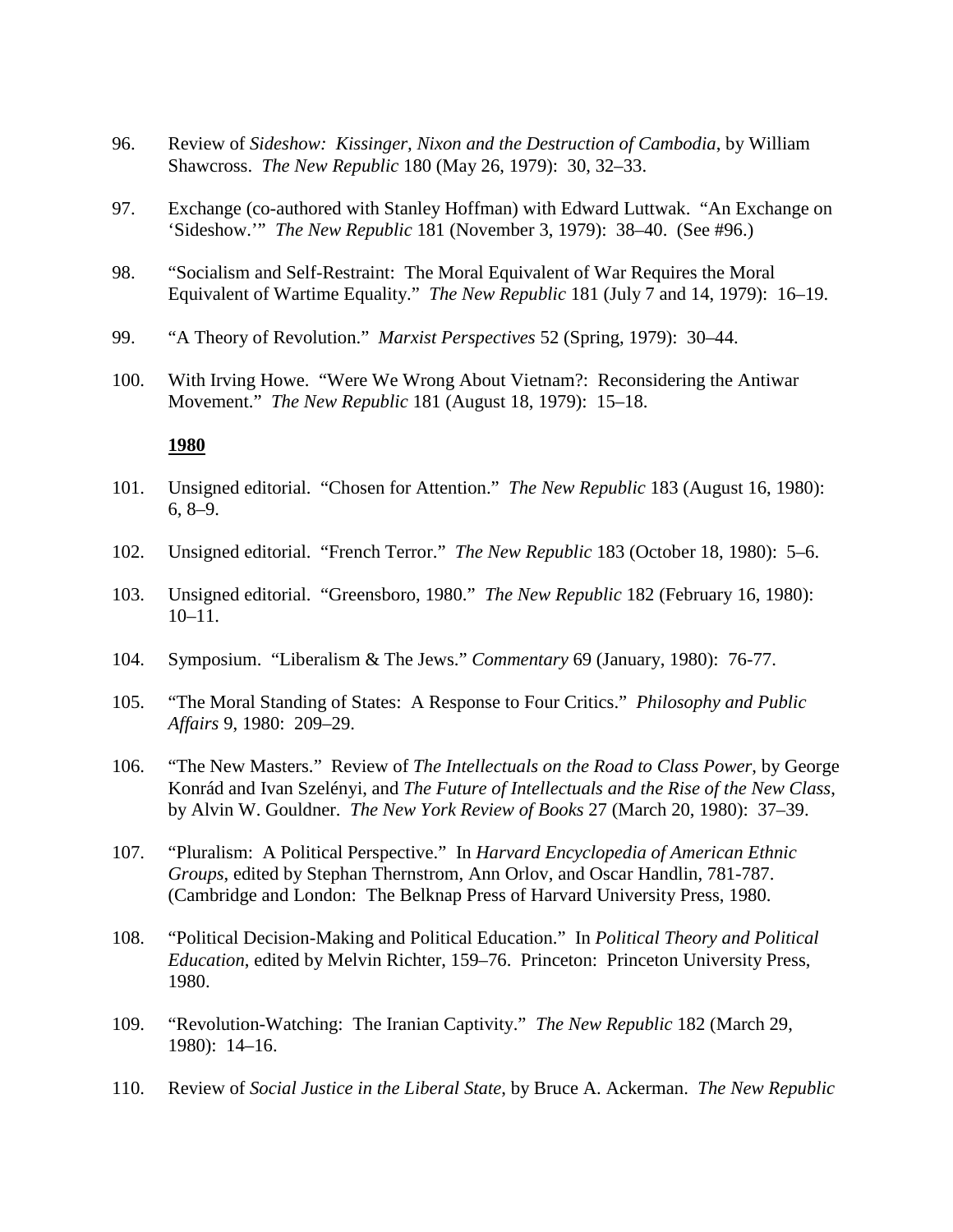183 (October 25, 1980): 39–41.

- 111. "The Challenge of Liberation." Review of *The Making of Modern Zionism: Intellectual Origins of the Jewish State*, by Shlomo Avineri. *The New Republic* 185 (October 21, 1981): 28–29.
- 112. "The Courts, The Elections, and the People." *Dissent* (Spring, 1981): 153–55.
- 113. "Democracy vs. Elections: Primaries Have Ruined Our Politics." *The New Republic* 184 (January 3 and 10, 1981): 17–19.
- 114. "The Distribution of Membership." In *Boundaries: National Autonomy and its Limits*, edited by Peter G. Brown and Henry Shue, 1-35. Totowa, NJ: Rowman and Littlefield, 1981.
- 115. Exchange with Paul Fussell. "An Exchange on Hiroshima: Michael Walzer and Paul Fussell on the Moral Calculus of the Bomb." *The New Republic* 185 (September 23, 1981): 13–14.
- 116. Unsigned editorial. "Israel's Election." *The New Republic* 184 (June 27, 1981): 7– 8.
- 117. "Life with Father." Review of *Wealth and Poverty*, by George Gilder. *The New York Review of Books* 28 (April 2, 1981): 3–4.
- 118. "Philosophy and Democracy." *Political Theory* 9 (1981): 379–99.
- 119. "Response to Chaney and Lichtenberg." In *Boundaries: National Autonomy and its Limits*, edited by Peter G. Brown and Henry Shue, 101–5. Totowa, NJ: Rowman and Littlefield, 1981.
- 120. "From R. H. Tawney's Commonplace Book: Introduction." *Dissent* (Fall, 1981): 487.
- 121. "Timerman and His Enemies." Review of *Prisoner Without a Name, Cell Without a Number*, by Jacobo Timerman, translated by Toby Talbot. *The New York Review of Books* 28 (September 24, 1981): 10, 12, 14, 16, 18.
- 122. "Totalitarianism vs. Authoritarianism: The Theory of Tyranny, the Tyranny of Theory." *The New Republic* 185 (July 4 and 11, 1981): 21, 24–25.
- 123. "Totalitarianism vs. Authoritarianism: The Theory of Tyranny, the Tyranny of Theory." *Dissent* (Fall,1981): 400–403. (Reprint of #122.)
- 124. "Two Kinds of Military Responsibility." *Parameters* 11 (March 1981): 42–46.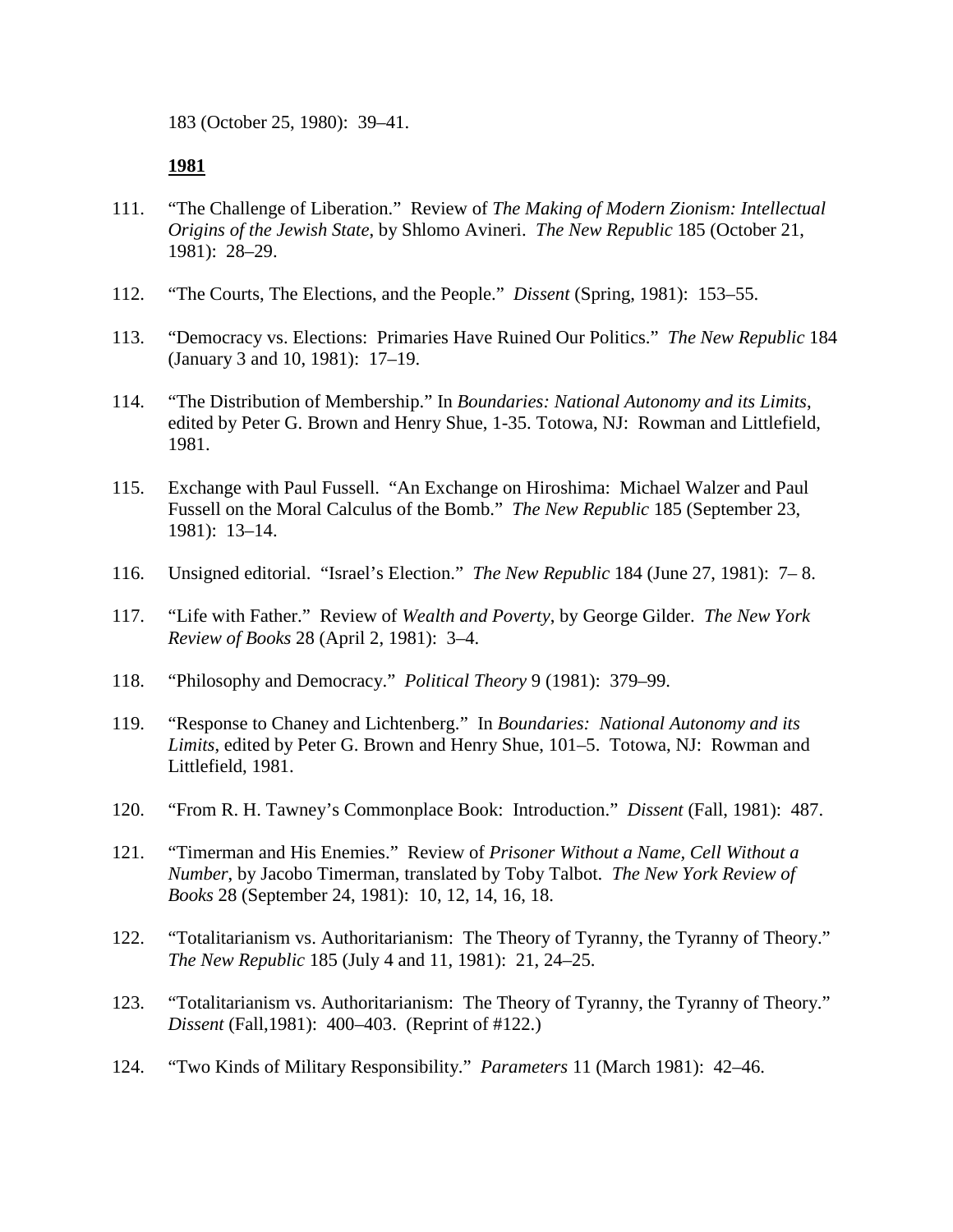- 125. "The Community: Wanted: Moral Engagement." *The New Republic* 186 (March 31, 1982): 11–12, 14.
- 126. "From Contract to Community." *Review of Liberalism and the Limits of Justice*, by Michael J. Sandel. *The New Republic* 187 (December 13, 1982): 35–37.
- 127. "Dirty Work Should Be Shared: In a Society of Equals, Garbage is Everyone's Business." *Harper's* 265 (December, 1982): 22–31.
- 128. "Peace or the PLO: A Dead End (and a Way Out)." *The New Republic* 187 (August 16 and 23, 1982): 13–15.
- 129. Exchange with Stanley Hoffman. "The PLO Problem." *The New Republic* 187 (September 6, 1982): 2, 39.
- 130. Political Alienation and Military Service." In *The Military Draft: Selected Readings on Conscription*, edited by Martin Anderson, 153–70. Stanford, CA: Hoover Institution Press, 1982.
- 131. "Response to Lackey." *Ethics* 92 (1982): 547–48.
- 132. "Socialism and the Gift Relationship." *Dissent* (Fall, 1982): 431-441.
- 133. Unsigned editorial. "Solidarity's Refusal." *The New Republic* 187 (October 4, 1982): 12.
- 134. "What Kind of Triumph?: The Battle of Lebanon: 1." *The New Republic* 187 (July 5, 1982): 11–12, 14.

- 135. "On Failed Totalitarianism." *Dissent* (Summer, 1983): 297–306.
- 136. "Local Struggle, Local Compromise." Review of *Ethnic Dilemmas 1964–1982*, by Nathan Glazer. *The New York Times Book Review* 88 (October 2, 1983): 7, 24–25.
- 137. "Notes from an Israel Journal: What the Students Taught the Teacher about Just and Unjust Wars." *The New Republic* 189 (September 5, 1983): 13–17.
- 138. "The Politics of Michel Foucault." *Dissent* (Fall, 1983): 481–90.
- 139. "The Pull of Public Life." Review of *Politics in the Ancient World*, by M. I. Finley. *The New Republic* 189 (December 12, 1983): 35–37.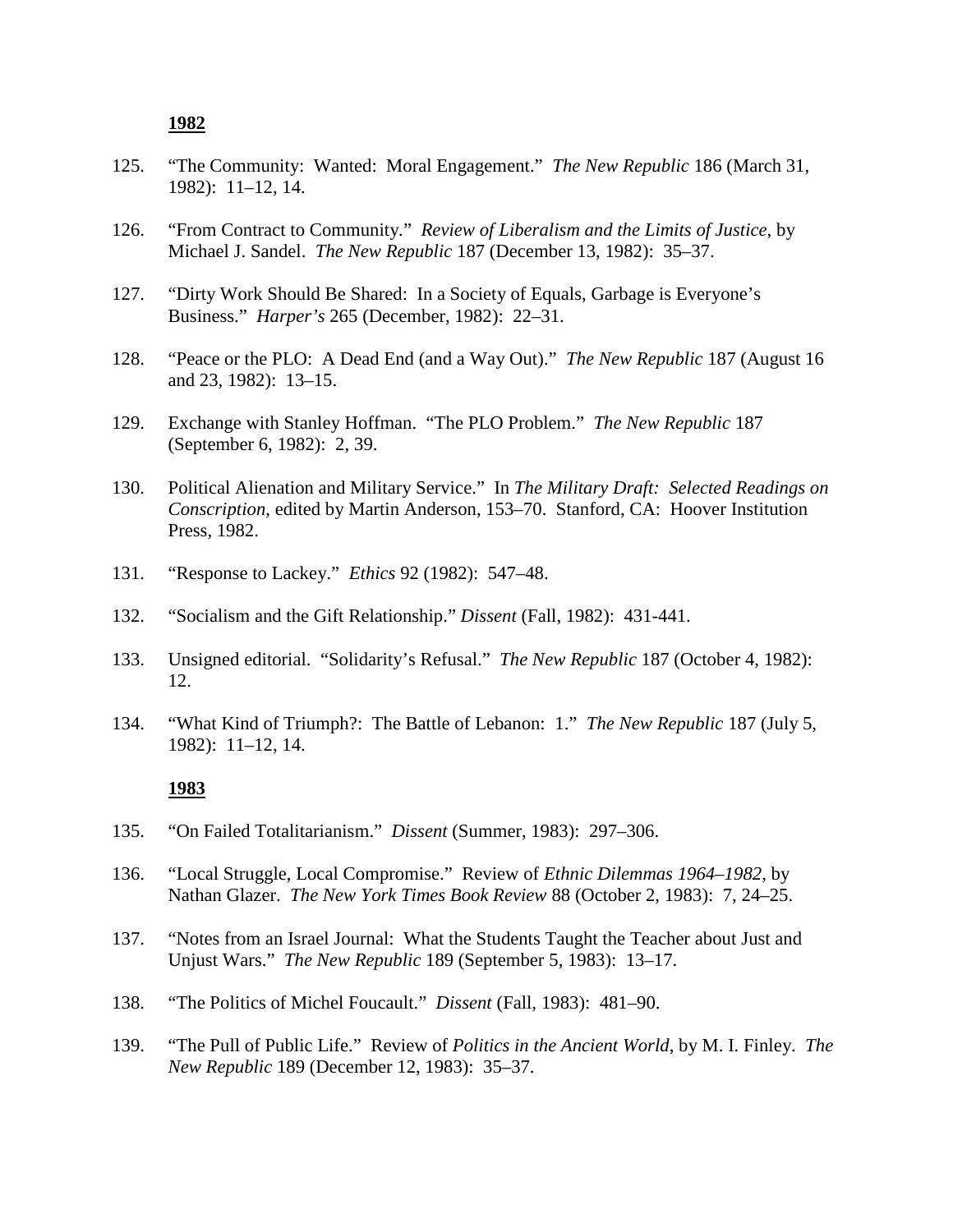- 140. Exchange with Ronald Dworkin. "Spheres of Justice': An Exchange." *The New York Review of Books* (July 21, 1983): 43-44.
- 141. "States and Minorities." In *Minorities: Community and Identity*, edited by C. Fried, 219– 27. Berlin: Springer-Verlag, 1983.

- 142. "Commitment and Social Criticism: Camus's Algerian War." *Dissent* (Fall, 1984): 424– 32.
- 143. "Deterrence and Democracy: In a Nuclear Age We Need Both 'Normal' and 'Abnormal' Politics." *The New Republic* 191 (July 2, 1984): 16–21.
- 144. "*Dissent* at Thirty." *Dissent* (Winter, 1984): 3–4.
- 145. "Liberalism and the Art of Separation." *Political Theory* 12 (1984): 315–30.
- 146. "The Politics of the Intellectual: Julien Benda's *La Trahison des Clercs* Reconsidered." In *Conflict and Consensus: A Festschrift in Honor of Lewis A. Coser*, edited by Walter W. Powell and Richard Robbins, 365–77. New York: Macmillan, 1984.
- 147. "The Popular Patron." Review of *The Democratic Muse: Visual Arts and the Public Interest*, by Edward C. Banfield. *The New Republic* 190 (April 9, 1984): 33–35.
- 148. "The Secret of Citizenship." Review of *Political Judgement*, by Ronald Beiner. *The New Republic* 191 (December 31, 1984): 34–36.

- 149. "Bitburg–Looking Back." *Congress Monthly* 52 (July–August, 1985): 2, 23.
- 150. Exchange with Joseph Frank and Lionel Abel. "Camus and the Algerian War." *Dissent*  (Winter, 1985): 105–10.
- 151. "Hold the Justice: At McPrison and Burglar King, It's..." *The New Republic* 192 (April 8, 1985): 10–12.
- 152. "The Moral Standing of States: A Response to Four Critics." In *International Ethics*, edited by Charles R. Beitz, Marshall Cohen, Thomas Scanlon, and A. John Simmons, 217–37. Princeton: Princeton University Press, 1985. (Reprint of #105.)
- 153. Exchange with Milton Babbitt, William J. Bennett, Marshal Cohen, Ashton Hawkins, Philip Johnson, and Richard A. Wollheim. "Panel Discussion: The Arts, the Humanities, and Their Institutions." *Art and the Law* 9 (1985): 179–214.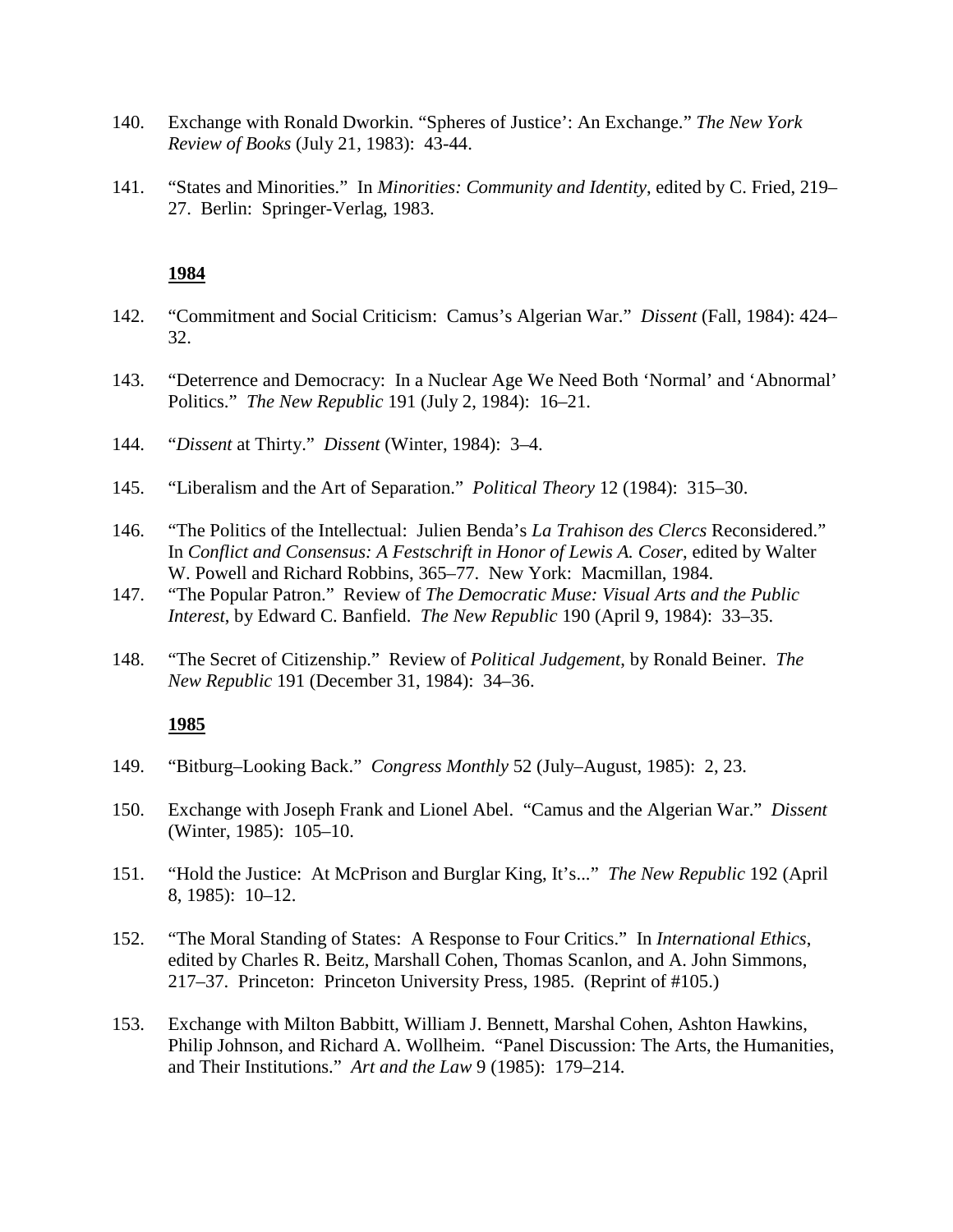- 154. "In Search of Solidarity." Review of *The Needs of Strangers*, by Michael Ignatieff. *The New Republic* 192 (May 13, 1985): 36–37.
- 155. With Irving Howe. "Were We Wrong About Vietnam?: Reconsidering the Antiwar Movement." *Dissent* (Fall, 1985): 402–5. (Reprint of #100.)
- 156. "What's Left of Marx?" Review of *Making Sense of Marx*, by Jon Elster. *The New York Review of Books* 32 (November 21, 1985): 43–46.

- 157. "Bleeding Nicaragua: Justice and the Contras." *The New Republic* 194 (April 28, 1986): 15–16.
- 158. "Cheap Moralizing." In symposium, "The Jeweler's Dilemma: How Would You Respond?" *The New Republic* 195 (November 10, 1986): 20.
- 159. "Follow that Network." *The New Republic* 194 (June 2, 1986): 8.
- 160. Introduction. *The Hedgehog and the Fox*, by Isaiah Berlin. New York: Simon & Schuster, Touchstone, 1986.
- 161. "Justice Here and Now." In *Justice and Equality Here and Now*, edited by Frank S. Lucash, 136–50. Ithaca: Cornell University Press, 1986.
- 162. "The Long-Term Perspective." *Bulletin of the New York Academy of Medicine* 62 (January–February 1986): 8–14.
- 163. "Nuclear Deterrence and Democratic Politics." In *The Nuclear Dilemma and the Just War Tradition*, edited by William V. O'Brien and John Langan, S. J., 209–20. Lexington, MA: D. C. Heath and Company, Lexington Books, 1986. (Reprint of #143.)
- 164. "Pleasures and Costs of Urbanity." *Dissent* (Fall, 1986): 470–75.
- 165. "The Politics of Michel Foucault." In *Foucault: A Critical Reader*, edited by David Couzens Hoy, 51–68. Oxford: Basil Blackwell, 1986. (Reprint of #138.)
- 166. "The Reform of the International System." In *Studies of War and Peace*, edited by Øyvind Østerud, 227–50, 276. Oslo: Norwegian University Press, 1986.
- 167. "Toward a Theory of Social Assignments." In *American Society: Public and Private Responsibilities*, edited by Winthrop Knowlton and Richard Zechhauser, 79–96. Cambridge, MA: Harper & Row, Publishers, Ballinger Publishing 1986.
- 168. "What's Terrorism–And What Isn't." *Dissent* (Summer, 1986): 274–75.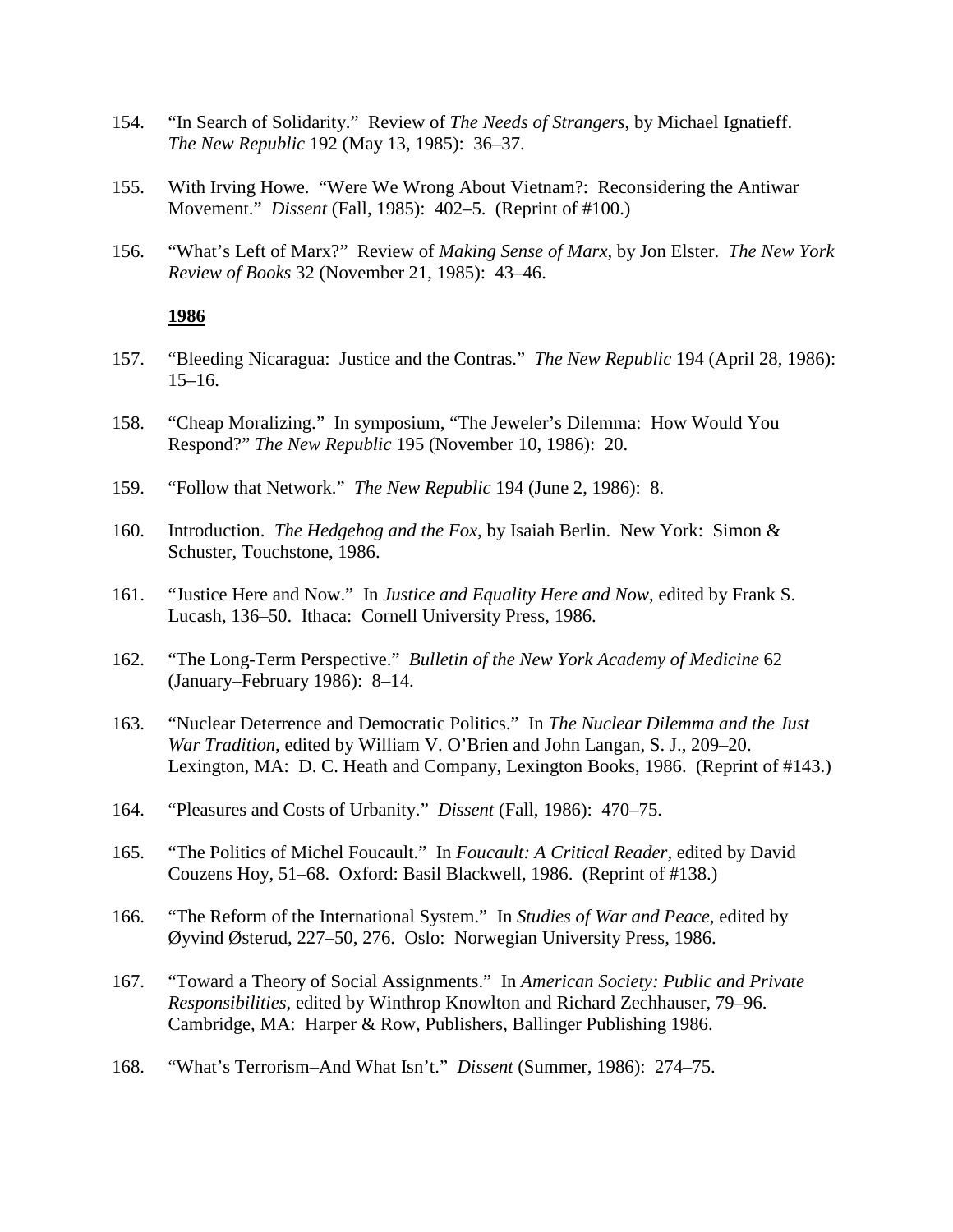- 169. "The Imperfectionist." Review of *The Morality of Freedom*, by Joseph Raz. *The New Republic* 197 (December 7, 1987): 30–32.
- 170. "Israel's Great Victory: A War of Survival or Conquest?" *The New Republic* 196 (June 8, 1987): 22–25.
- 171. "Notes on Self-Criticism." *Social Research* 54 (1987): 33–43.

## **1988**

- 172. "The Ambiguous Legacy of Antonio Gramsci." *Dissent* (Fall, 1988): 444–56.
- 173. Published lecture. "Emergency Ethics." *The Joseph A. Reich, Sr. Distinguished Lecture on War, Morality, and the Military Profession*, no. 1 (November 21, 1988).
- 174. "The Green Line: After the Uprising, Israel's New Border." *The New Republic* 199 (September 5, 1988): 22–24.
- 175. Published lecture. "Interpretation and Social Criticism."In *The Tanner Lectures on Human Values*, edited by Sterling M. McMurrin, vol. 8, 1–80. Salt Lake City: University of Utah Press, 1988.
- 176. "Search for Zion." *Tikkun* 3 (May–June, 1988): 75–79, 127–28.
- 177. "Socializing the Welfare State." In *Democracy and the Welfare State*, edited by Amy Gutmann, 13–26. Princeton: Princeton University Press, 1988.
- 178. "Socializing the Welfare State: Democracy in the Distributive Sector." *Dissent*  (Summer, 1988): 292–300. (Reprint of #177.)
- 179. "Terrorism: A Critique of Excuses." In *Problems of International Justice*, edited by Steven Luper-Foy, 237–47. Boulder, CO: Westview Press, 1988.
- 180. "This Almost Chosen People." Review of *God Land: Reflections on Religion and Nationalism* by Conor Cruise O'Brien. *The New York Times* (July 24, 1988).
- 181. "Why Not Jackson?" In symposium, "The Jackson Campaign." *Dissent* (Summer, 1988): 267–68.

### **1989**

182. "Citizenship." In *Political Innovation and Conceptual Chang*e, edited by Terence Ball, James Farr, and Russell L. Hanson, 211–19. Cambridge, MA: Cambridge University Press, 1989.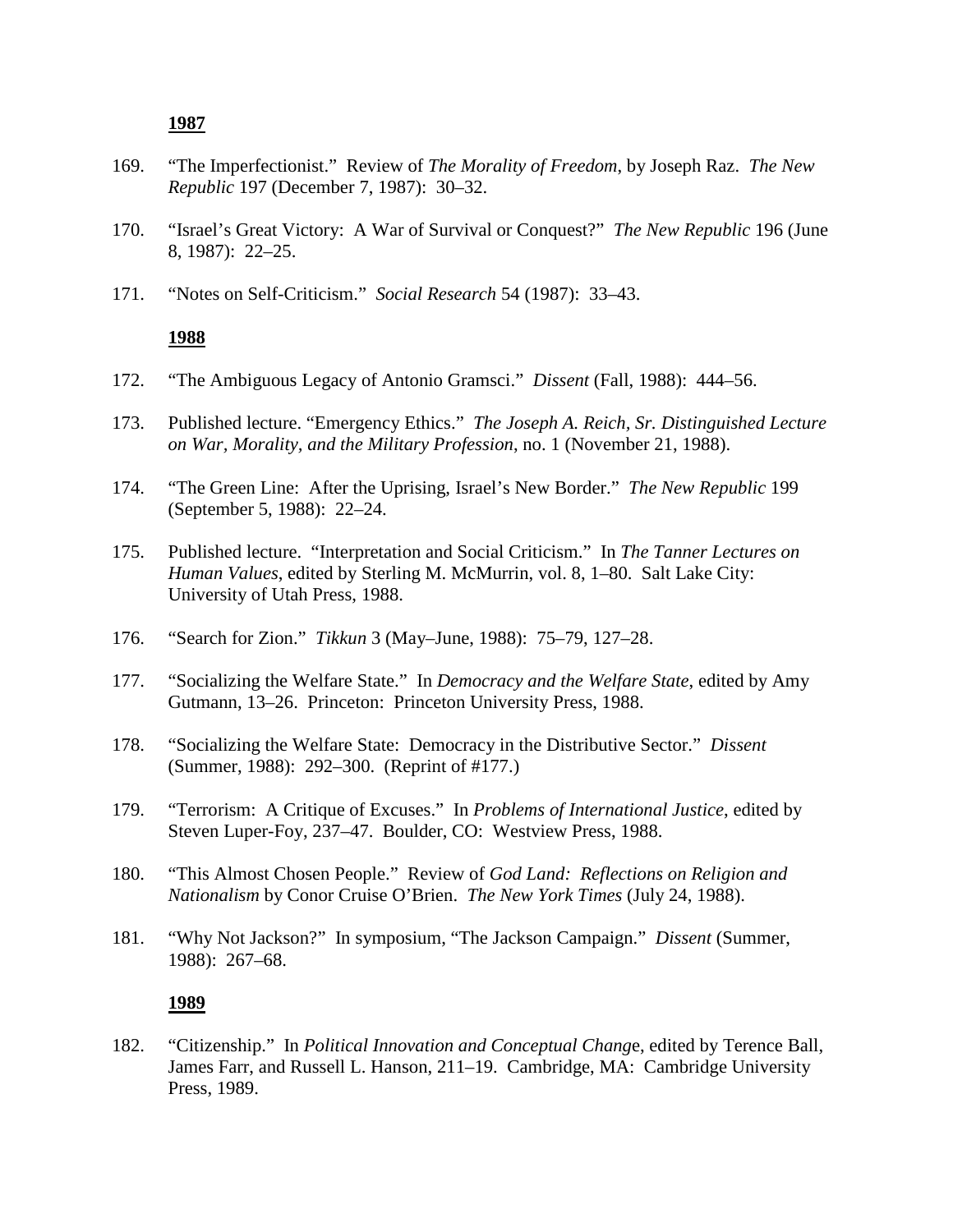- 183. "The Critic in Exile: Breyten Breytenbach and South Africa." *Dissent* (Spring, 1989): 177–85.
- 184. "A Critique of Philosophical Conversation." *The Philosophical Forum* 21 (Fall–Winter, 1989–1990): 182–96.
- 185. "Flight from Philosophy." Review of *The Conquest of Politics: Liberal Philosophy in Democratic Times*, by Benjamin Barber. *The New York Review of Books* 36 (February 2, 1989): 42–44.
- 186. "The Sins of Salman: The Do's and Don't's of Blasphemy." *The New Republic* 200 (April 10, 1989): 13–15.
- 187. "Socialism Then and Now." *The New Republic* 201 (November 6, 1989): 75–78.
- 188. "Two Kinds of Military Responsibility." In *The Parameters of Military Ethics*, edited by Lloyd J. Matthews and Dale E. Brown, 67-72. McLean, Virginia: Pergamon-Brassey's International Defense Publishers, Inc., 1989. (Reprint of #124.)
- 189. "What Kind of State Is a Jewish State?" *Tikkun* 4 (July–August 1989): 34–37, 126–28.

- 190. "The Communitarian Critique of Liberalism." *Political Theory* 18 (1990): 6–23.
- 191. "The Constitution and Social Change: A Comment." In The Constitutional Bases of Political and Social Change in the United States, edited by Shlomo Slonim, 353-356. New York: Praeger Publishers, 1990.
- 192. "The Minimalist." Review of *Innocence and Experience*, by Stuart Hampshire. *The New Republic* 202 (January 22, 1990): 39–41.
- 193. Review of *Moral Issues in Military Decision Making*, by Anthony E. Hartle. *Parameters* 20 (June, 1990): 110–12.
- 194. Published lecture. "Nation and Universe." In *The Tanner Lectures on Human Values*, edited by Grethe B. Peterson, vol. 11, 507–56. Salt Lake City: University of Utah Press, 1990.
- 195. A Note on Positive Freedom in Jewish Thought." *S'Vara* 1 (Winter, 1990): 7–11.
- 196. "Only Connect." Review of *Nations and Nationalism Since 1780: Programme, Myth, Reality*, by E. J. Hobsbawm. *The New Republic* 203 (August 13, 1990): 32–34.
- 197. "What Does It Mean to Be an 'American'?" *Social Research* 57 (1990): 591–614.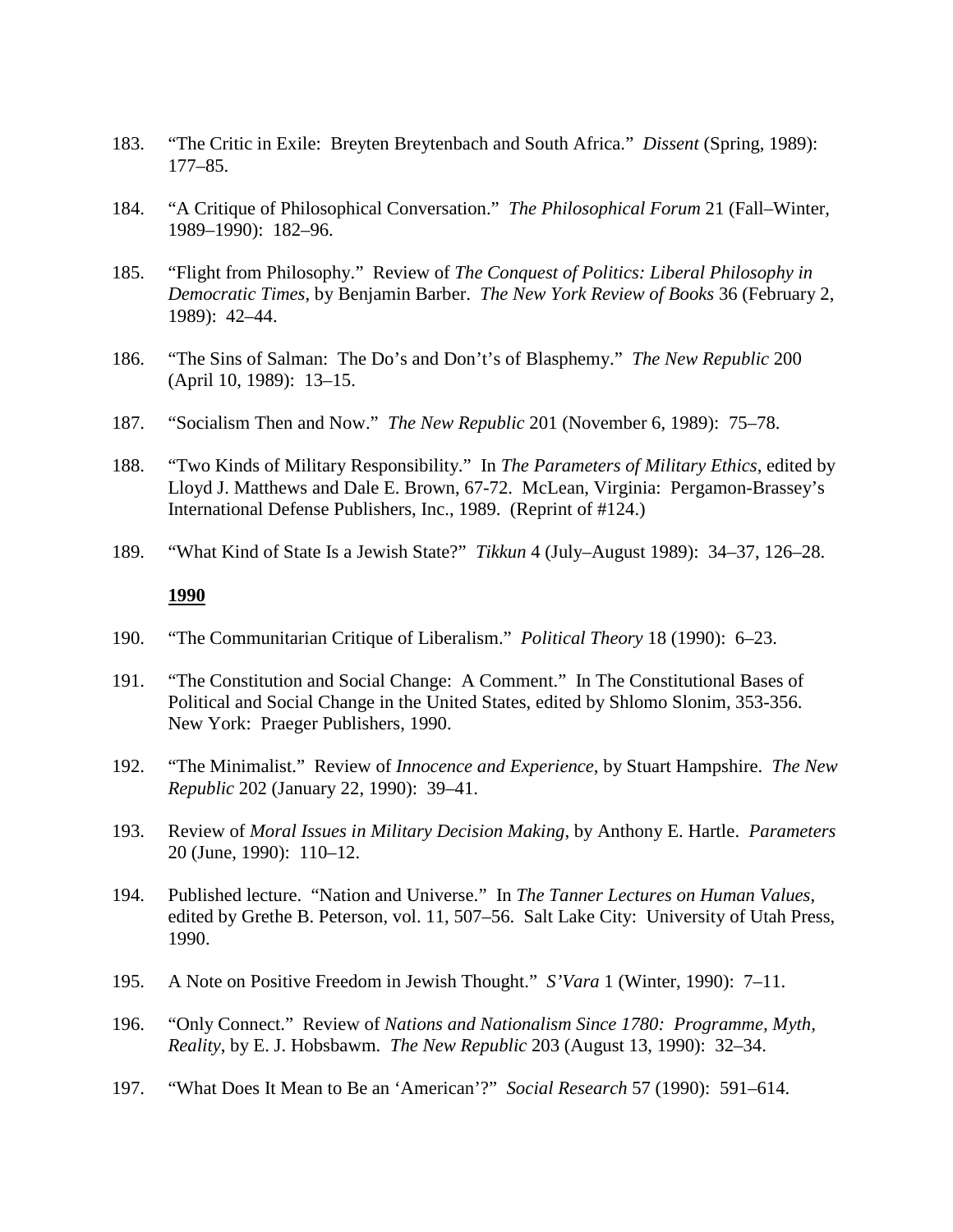- 198. "The Concept of Civil Society." In *Toward a Global Civil Society*, edited by Michael Walzer, 7-27. Providence, Rhode Island and Oxford, England: Berghahn Books, 1991. (Reprint of #205.)
- 199. "Constitutional Rights and the Shape of Civil Society." In *"The Constitution of the People": Reflections on Citizens and Civil Society*, edited by Robert E. Calvert, 113–26. Lawrence, KS: University Press of Kansas, 1991.
- 200. "On Distributive Justice." Preface in *The 1990 American Education Finance Association Yearbook: Spheres of Justice in Education*, edited by Deborah A. Verstegen and James G. Ward, v–viii. New York: HarperCollins, HarperBusiness, 1991.
- 201. "Education." In *The 1990 American Education Finance Association Yearbook: Spheres of Justice in Education*, edited by Deborah A. Verstegen and James G. Ward, 239–68. New York: HarperCollins, HarperBusiness, 1991.
- 202. "Good Aristocrats/Bad Aristocrats: Thomas Hobbes and Early Modern Political Culture." In *In the Presence of the Past: Essays in Honor of Frank Manuel*, edited by Richard T. Bienvenu and Mordechai Feingold, 41–53. Dordrecht, The Netherlands: Kluwer Academic Publishers, 1991.
- 203. Exchange with Brian Morton. "The Gulf War–Once More." *Dissent* (Summer, 1991): 424–25.
- 204. Symposium. "The Gulf War–Taking Positions." *Dissent* (Spring, 1991): 153–54.
- 205. "The Idea of Civil Society: A Path to Social Reconstruction." *Dissent* (Spring 1991): 293–304.
- 206. "Perplexed: Moral Ambiguities in the Gulf Crisis." *The New Republic* 204 (January 28, 1991): 13–15.
- 207. Introduction. In *Toward a Global Civil Society*, edited by Michael Walzer, 1-4. Providence, Rhode Island and Oxford, England: Berghahn Books, 1991.
- 208. "Unquick Fix: The Peace Process Begins." *The New Republic* 205 (November 18, 1991): 13–14.
- 209. "What Is to Be Done?: A Symposium." *The New Republic* 204 (May 20, 1991): 31.

#### **1992**

210. "The Civil Society Argument." In *Dimensions of Radical Democracy: Pluralism,*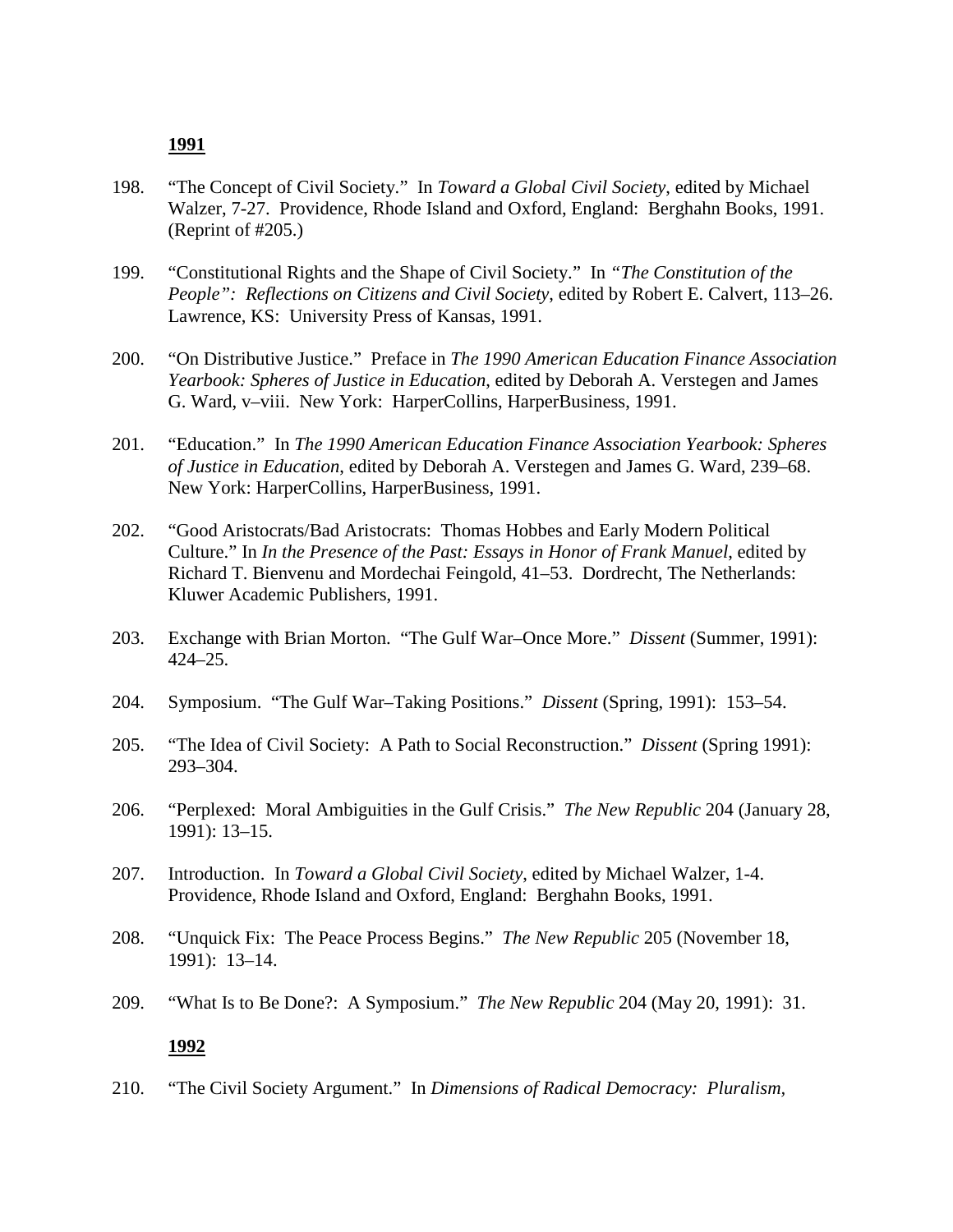*Citizenship, Community*, edited by Chantal Mouffe, 89–107. London: Verso, 1992. (Reprint of #205.)

- 211. "The Idea of Holy War in Ancient Israel." *The Journal of Religious Ethics* 20 (1992): 215–28.
- 212. "Justice and Injustice in the Gulf War." In *But Was it Just?: Reflections on the Morality of the Persian Gulf War*, edited by David E. DeCosse, 1-17. New York: Doubleday, 1992. Walzer essay copyright 1992 by Basic Books, Inc., and is an adaptation of the Foreword to his 1992 edition of Basic Books' *Just and Unjust Wars*.
- 213. "The Legal Codes of Ancient Israel." *Yale Journal of Law and the Humanities* 4, 1992: 335–49.
- 214. "Moral Minimalism." In *From the Twilight of Probability: Ethics and Politics*, edited by William R. Shea and Antonio Spadafora, 3–14. Canton, MA: Watson Publishing International, Science History Publications, 1992.
- 215. "The New Tribalism: Notes on a Difficult Problem." *Dissent* (Spring, 1992): 164–71.
- 216. "Scenarios for Possible Lefts: Where Can We Go?" *Dissent* (Fall, 1992): 466–69.
- 217. Exchange with James B. Rule. "Tribalism and the State." *Dissent* (Fall, 1992): 519–24.
- 218. "The Turn: Israel's Change of Heart." *The New Republic* 207 (September 28, 1992): 12, 14–15.
- 219. "Two Kinds of Institute." *The Cambridge Review* 113 (June, 1992): 55–56.
- 220. "The View From Somewhere." Review of *Equality and Partiality*, by Thomas Nagel. *The New Republic* 206 (February 17, 1992): 30–32.

- 221. "Editor's Page." *Dissent* (Fall, 1993): 401.
- 222. "Exclusion, Injustice, and the Democratic State." *Dissent* (Winter, 1993): 55–64.
- 223. In Memoriam. "Irving Howe: 1920–1993." *Dissent* (Summer, 1993): 275–76.
- 224. "Möglichkeiten der Linken. Wohin soll der Weg gehen?" In *What's Left? Prognosen zur Linken*, 141–50. Berlin: Rotbuch Verlag, 1993.
- 225. "Between Nation and World: Welcome to Some New Ideologies." *The Economist*. Special issue, *150 Economist Years* (September 11, 1993): 51–54.
- 226. "Objectivity and Social Meaning." In *The Quality of Life*, edited by Martha C.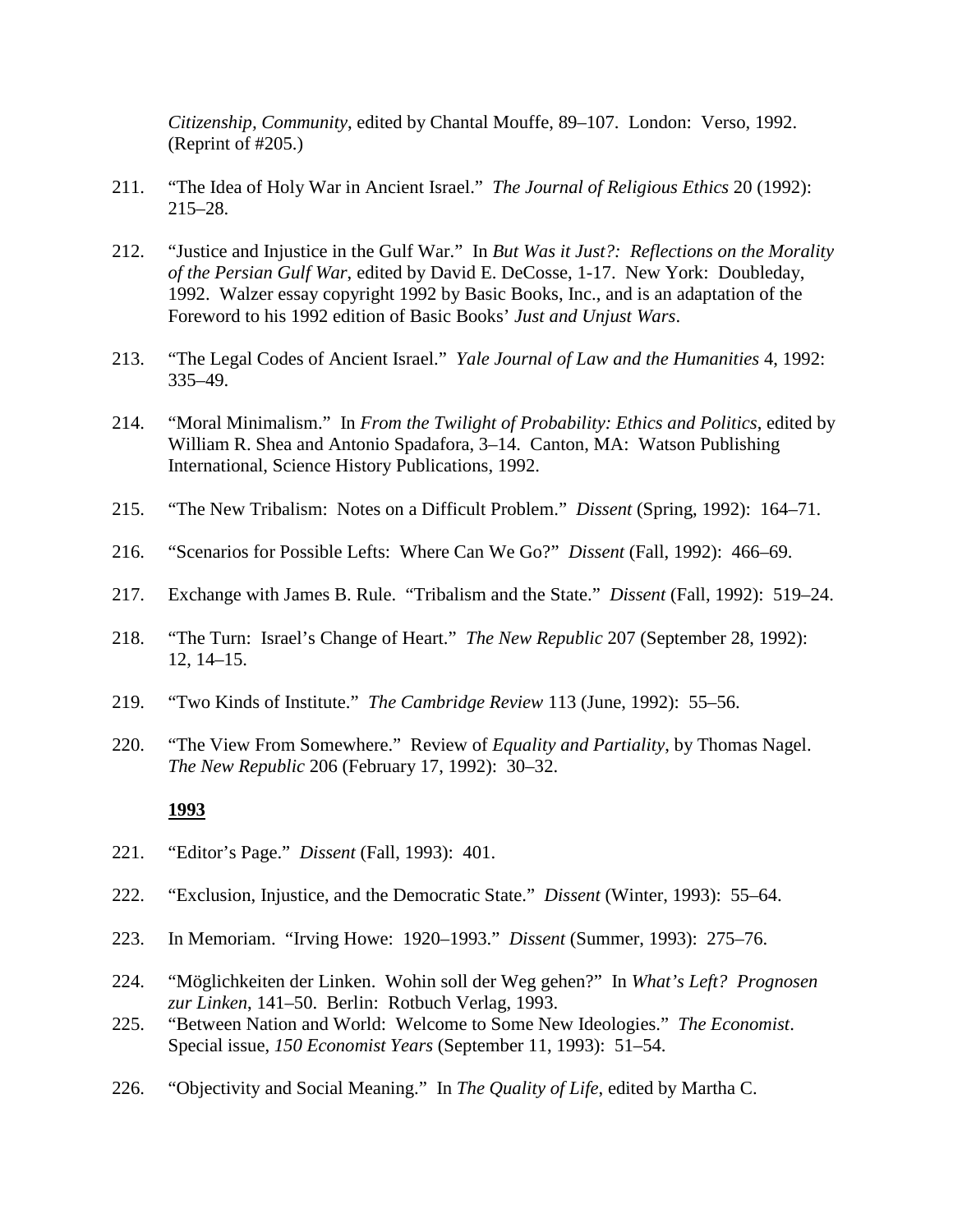Nussbaum and Amartya Sen, 165–77. Oxford: Clarendon Press, 1993.

227. "On the Road: The Shock of Recognition IV." *The New Republic* 209 (October 4, 1993): 22–23, 26.

# **1994**

- 228. "Editor's Page." *Dissent* (Spring, 1994): 163.
- 229. "Editor's Page." *Dissent* (Fall, 1994): 437.
- 230. "The First Locarno Conference." *Dissent* (Fall, 1994): 548–49.
- 231. "The Last Page." *Dissent* (Summer, 1994): 432.
- 232. "The Legal Codes of Ancient Israel." In *The Rule of Law: Nomos XXXVI*, edited by Ian Shapiro, 101–19. New York: New York University Press, 1994. (Reprint of #212.)
- 233. "Toward a New Realization of Jewishness." *Congress Monthly* 61 (June–August, 1994):  $3-6.$
- 234. "Notes on the New Tribalism." In *Political Restructuring in Europe: Ethical Perspectives*, edited by Chris Brown, 187–200. London: Routledge, 1994. (Reprint of #215.)
- 235. "The Road Not Taken." Review of *Liberal Socialism*, by Carlo Rosselli, edited by Nadia Urbinati, translated by William McCuaig. *The New Republic* 211 (August 22 and 29, 1994): 38– 40.
- 236. "Shared Meanings in a Poly-Ethnic Democratic Setting: A Response." *Journal of Religious Ethics* 22.2 (1994): 401–5.
- 237. "The Solipsist as Hero." Review of *Representations of the Intellectual*, by Edward W. Said. *The New Republic* 211 (November 7, 1994): 38–40.

- 238. "Are there Limits to Liberalism?" Review of *Isaiah Berlin*, by John Gray. *The New York Review of Books* 42 (October 19, 1995): 28–31.
- 239. "The Civil Society Argument." In *Theorizing Citizenship*, edited by Ronald Beiner, 153–74. Albany: State University of New York Press, 1995. (Reprint of #205.)
- 240. "The Communitarian Critique of Liberalism." In *New Communitarian Thinking:*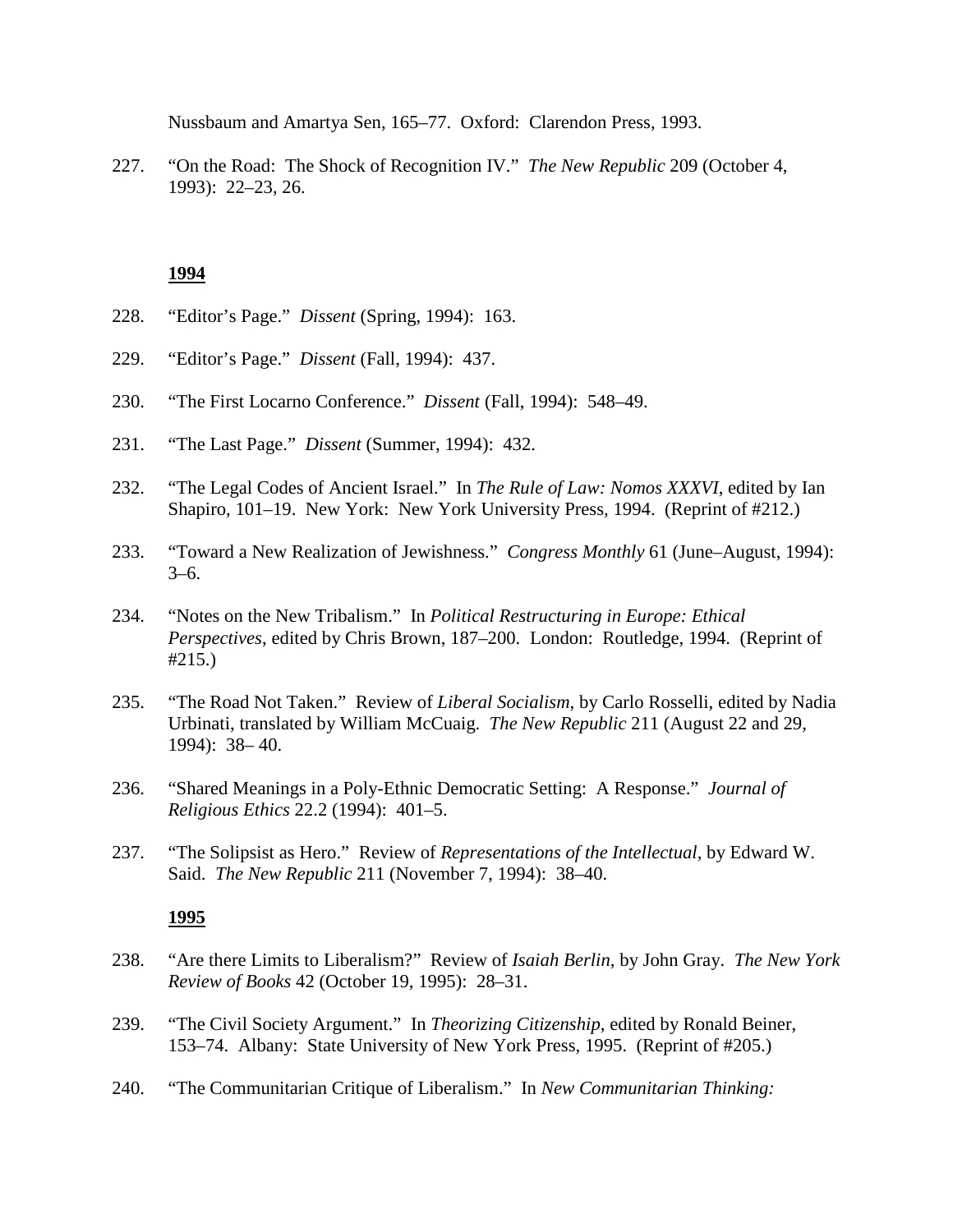*Persons, Virtues, Institutions, and Communities*, edited by Amitai Etzioni, 52–70. Charlottesville: University Press of Virginia, 1995. (Reprint of #190.)

- 241. "Editor's Page." *Dissent* (Spring, 1995): 147.
- 242. "Editor's Page." *Dissent* (Fall, 1995): 435.
- 243. "Education, Democratic Citizenship, and Multiculturalism." *Journal of Philosophy of Education* 29 (1995): 181–89.
- 244. Symposium. "Fifty Years After Hiroshima." *Dissent* (Summer 1995): 330–31.
- 245. "The Last Page." *Dissent* (Summer, 1995): 432.
- 246. "Locarno II." *Dissent* (Fall, 1995): 537.
- 247. "The New Tribalism: Notes on a Difficult Problem." In *The Nationalism Reader*, edited by Omar Dahbour and Micheline R. Ishay, 322–32. Atlantic Highlands, NJ: Humanities Press, 1995. (Reprint of #215.)
- 248. "The Politics of Rescue." *Dissent* (Winter, 1995): 35-41.
- 249. "The Politics of Rescue." *Social Research* 62 (1995): 53–66. (Reprint of #248.)
- 250. "The Public Impact of the Christian-Jewish Dialogue." *New Theology Review* 8 (May 1995): 79–83.
- 251. "Pulp Fiction." Review of *The Moral Compass: Stories for a Life's Journey*, edited with commentary by William J. Bennett. *The New Republic* 213 (November 27, 1995): 36– 37.
- 252. "Reasons to Mourn: What Rabin's Assassin Was and, More Disturbingly, Was Not." *The New Yorker* 71 (November 20, 1995): 7–8.
- 253. "What Does It Mean to Be an 'American'?" In What Does *It Mean to Be an American?: The National Conversation Roundtables in Main Anthology of Readings*. Portland, ME: Maine Humanities Council, 1995. (Reprint of #197).

- 254. In Memoriam. "Bernard Rosenberg: 1924–1996." *Dissent* (Fall, 1996): 139–40.
- 255. "In Defense of Equality." In *Princeton Readings in Political Thought*, edited by Mitchell Cohen and Nicole Fermon, 656-668. Princeton: Princeton University Press, 1996. (Reprint of #54).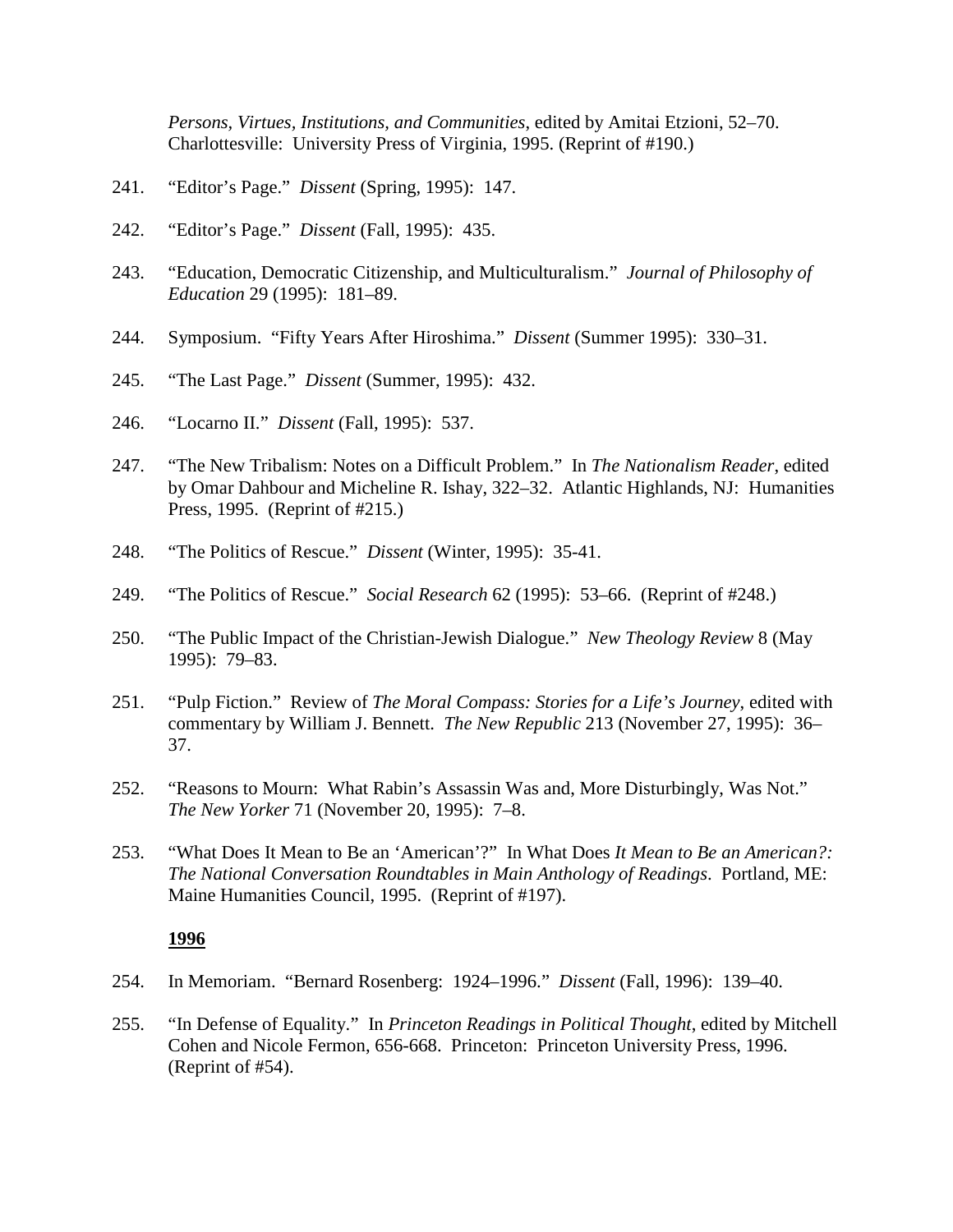- 256. In Memoriam. "A Dissenter's Dissenter." In "Emanuel Geltman: 1914–1995." *Dissent*  (Winter, 1996): 125.
- 257. "Editor's Page." *Dissent* (Spring, 1996): 5.
- 258. "Editor's Page." *Dissent* (Fall, 1996): 5.
- 259. "Gulf Crisis." *The New Republic* 215 (August 5, 1996): 25.
- 260. "For Identity." *The New Republic* 215 (December 2, 1996): 39.
- 261. Exchange with Cornel West. "The Million Man March." *Dissent* (Winter, 1996): 97– 99, 101.
- 262. "On Negative Politics." In *Liberalism Without Illusions*, edited by Bernard Yack, 17–24. Chicago: University of Chicago Press, 1996.
- 263. "Opportunism Knocks." *The New Republic* 215 (September 16 and 23, 1996): 27.
- 264. "Politik und Religion in der jüdischen Tradition." In *Das Europa der Religionen*, edited by Otto Kallscheuer, 121-140. Translation by Andrea Marenzeller. Frankfurt: S. Fischer Verlag GmbH, 1996.
- 265. "Vote Early." *The New Republic* 215 (October 28, 1996): 29.
- 266. "What's Going On?: Notes on the Right Turn." *Dissent* (Winter, 1996): 5–11.

- 267. "Blacks and Jews: A Personal Reflection." In *Struggles in the Promised Land: Toward a History of Black-Jewish Relations in the United States*, edited by Jack Salzman and Cornel West, 401–9. New York: Oxford University Press, 1997.
- 268. Symposium. "Campaign Financing: Four Views." *Dissent* (Summer, 1997): 5–6.
- 269. "The Disenfranchised." *The New Republic* 216 (January 6 and 13, 1997): 23.
- 270. "Editor's Page." *Dissent* (Spring, 1997): 5.
- 271. "Editor's Page." *Dissent* (Fall, 1997): 3
- 272. "Feed the Face." *The New Republic* 216 (June 9, 1997): 29.
- 273. "Judgment Days." *The New Republic* 217 (December 15, 1997): 13.
- 274. "The Fraud Fraud." *The New Republic* 217 (November 3, 1997): 27.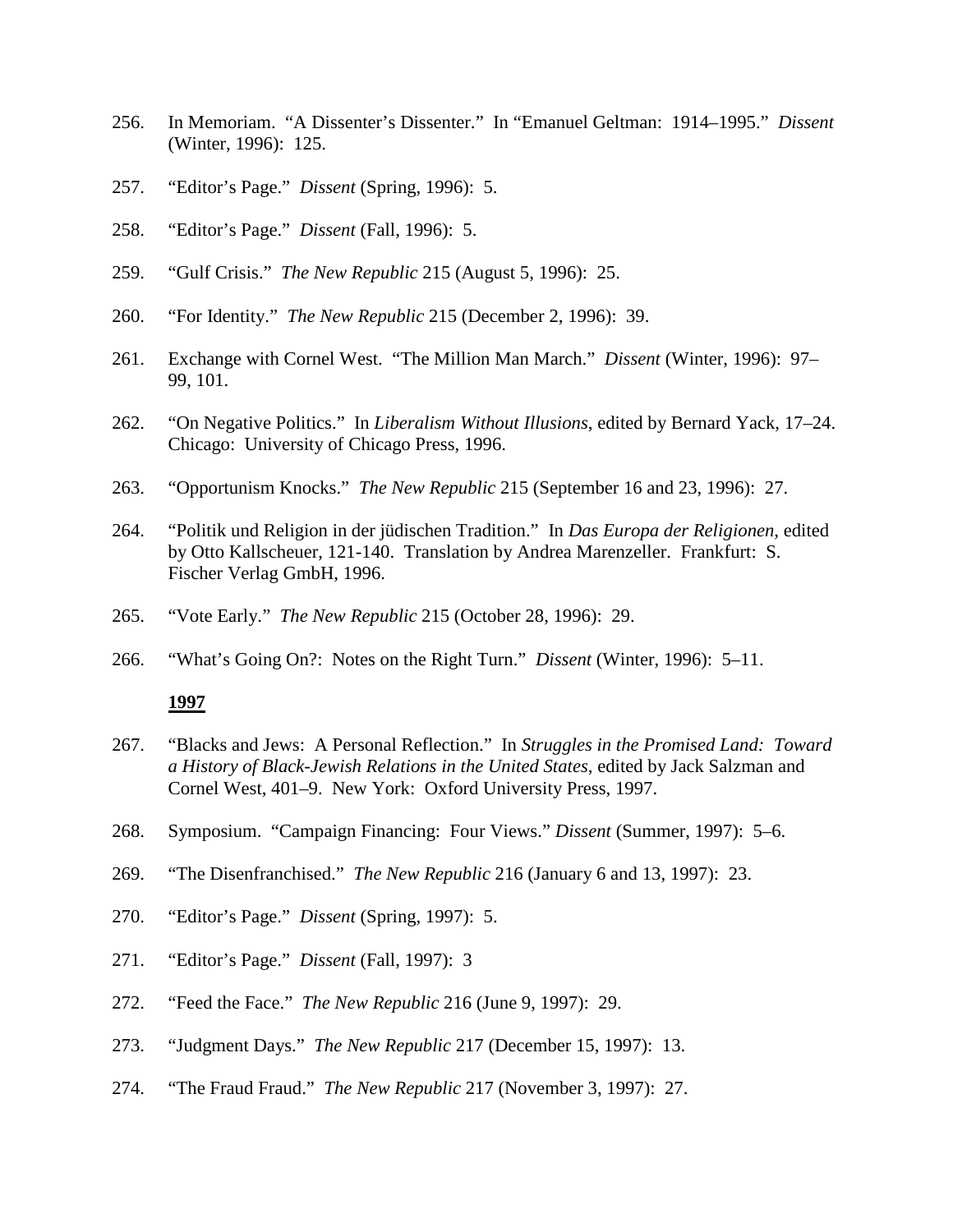- 275. "Left Alone." *The New Republic* 216 (March 24, 1997): 27.
- 276. "Outside Agitation." *The New Republi*c 217 (July 28, 1997): 25.
- 277. "Piracy Isn't What It Used to Be." *The New Republic* 216 (April 28, 1997): 29.
- 278. "The Politics of Difference: Statehood and Toleration in a Multicultural World." In *The Morality of Nationalism*, edited by Robert McKim and Jeff McMahan, 245-257. Oxford University Press, 1997.
- 279. "Power Drill." *The New Republic* 216 (February 17, 1997): 25.
- 280. "Response to Kukathas." In *Ethnicity and Group Rights: Nomos XXXIX*, edited by Ian Shapiro and Will Kymlicka, 105–11. New York: New York University Press, 1997.
- 281. "The Underworked American." *The New Republic* 217 (September 22, 1997): 29.
- 282. Special issue. "Zionism at 100: A Symposium." *The New Republic* 217 (September 8 and 15, 1997): 22.

- 283. "The Big Shrug." *The New Republic* 218 (February 2, 1998): 9-10.
- 284. "Crass Demos." *The New Republic* 218 (June 8, 1998): 11-12.
- 285. "Disunited." *The New Republic* 219 (July 27, 1998): 10-11.
- 286. "Editor's Page." *Dissent* (Spring, 1998): 1.
- 287. "Editor's Page." *Dissent* (Fall, 1998): 1.
- 288. "Getting Personal." *The New Republic* 218 (March 16, 1998): 11–12.
- 289. "Higher Ground." Review of *Everything for Sale: The Virtues and Limits of Markets*, by Robert Kuttner. *Dissent* (Spring, 1998): 97–99.
- 290. "Ich setze größere Hoffnungen auf Israel." In *Mein Israel: 21 erbetene Interventionen*, edited by Micha Brumlik, 118–21. Frankfurt: Fischer Taschenbuch Verlag, 1998.
- 291. "The Idea of Civil Society: A Path to Social Reconstruction." In *Community Works: The Revival of Civil Society in America*, edited by E. J. Dionne Jr., 123–43. Washington, DC: Brookings Institution Press, 1998. (Reprint of #205.)
- 292. "On Involuntary Association." In *Freedom of Association*, edited by Amy Gutmann, 64–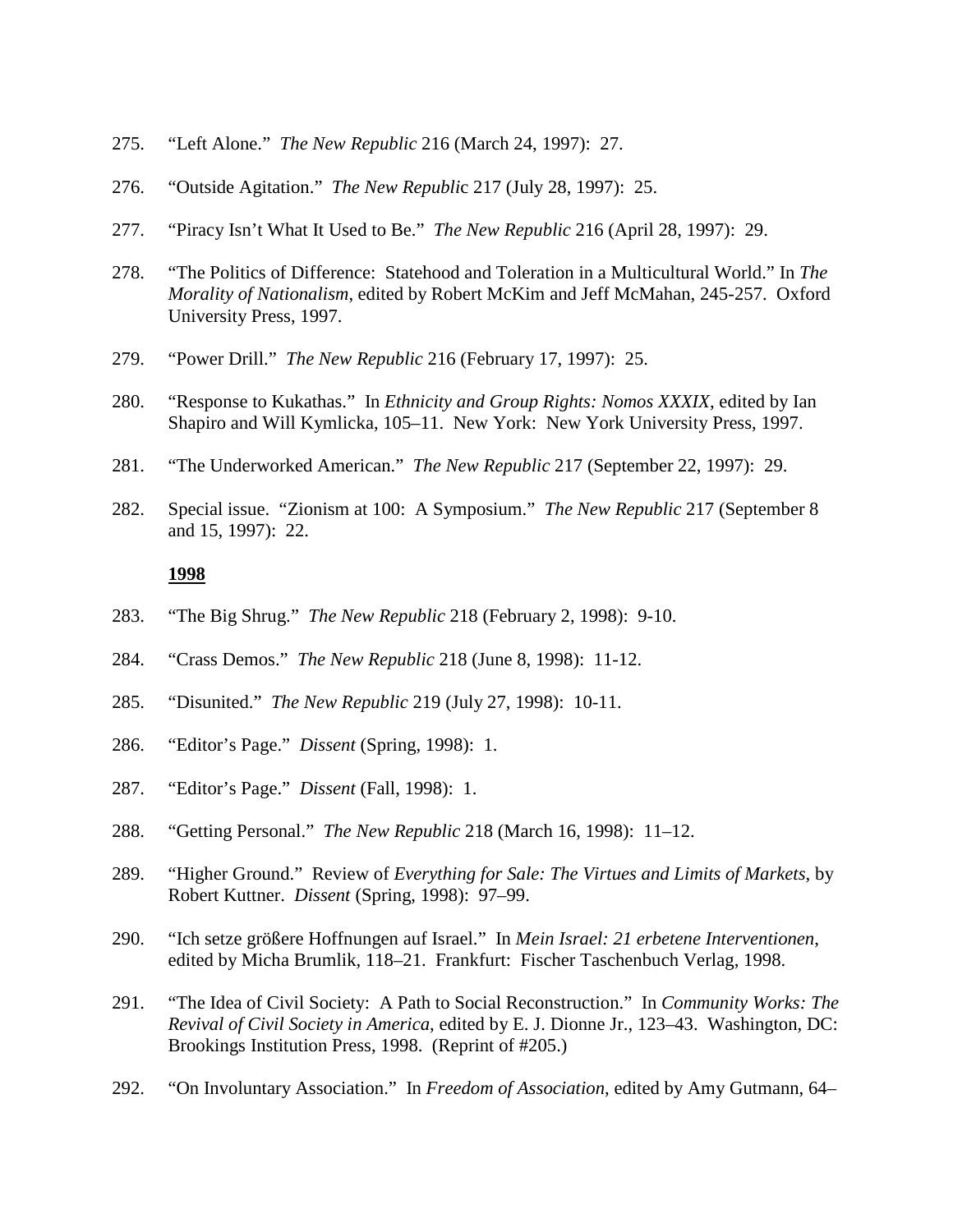74. Princeton: Princeton University Press, 1998.

- 293. "Lone Ranger." *The New Republic* 218 (April 27, 1998): 10–11.
- 294. "Michael Sandel's America." In *Debating Democracy's Discontent: Essays on American Politics, Law, and Public Philosophy*, edited by Anita L. Allen and Milton C. Regan, Jr., 175–82. Oxford: Oxford University Press, 1998.
- 295. "Multiculturalism and the Politics of Interest." *In Insider/Outsider: American Jews and Multiculturalism*, edited by David Biale, Michael Galchinsky, and Susannah Heschel, 88–98. Berkeley and Los Angeles: University of California Press, 1998.
- 296. "News Unworthy." *The New Republic* (September 28, 1998): 10-11.
- 297. "Pluralism and Social Democracy." *Dissent* (Winter, 1998): 47–53.

#### **1999**

- 298. "Deliberation, and What Else?" In *Deliberative Politics: Essays on Democracy and Disagreement*, edited by Stephen Macedo, 58–69. New York: Oxford University Press, 1999.
- 299. Published lecture. "Drawing the Line: Religion and Politics." *Utah Law Review* 1999, no. 3: 619–38.
- 300. "Editor's Page." *Dissent* (Spring, 1999): 1.
- 301. "Editor's Page." *Dissent* (Fall, 1999): 1.
- 302. "Israel '99: The Three Coalitions." *Dissent* (Fall, 1999): 25–26.
- 303. "Kosovo." *Dissent* (Summer, 1999): 5-7.
- 304. "Rescuing Civil Society." *Dissent* 46 (Winter, 1999): 62–67.
- 305. "Zur Erfahrung von Universalität." In *Ein Ethos für eine Welt?: Globalisierung als ethische Herausfordrung*, edited by Karl-Josef Kuschel, Alessandro Pinzani, and Martin Zillinger, 38–47. Frankfurt: Campus Verlag, 1999.

- 306. "The Bridge at No Gun Ri: Responses." *Dissent* (Spring, 2000): 44–45.
- 307. "Choosing a President 2000." *Dissent* (Winter, 2000): 5–6.
- 308. "Editor's Page." *Dissent* (Spring, 2000): 1.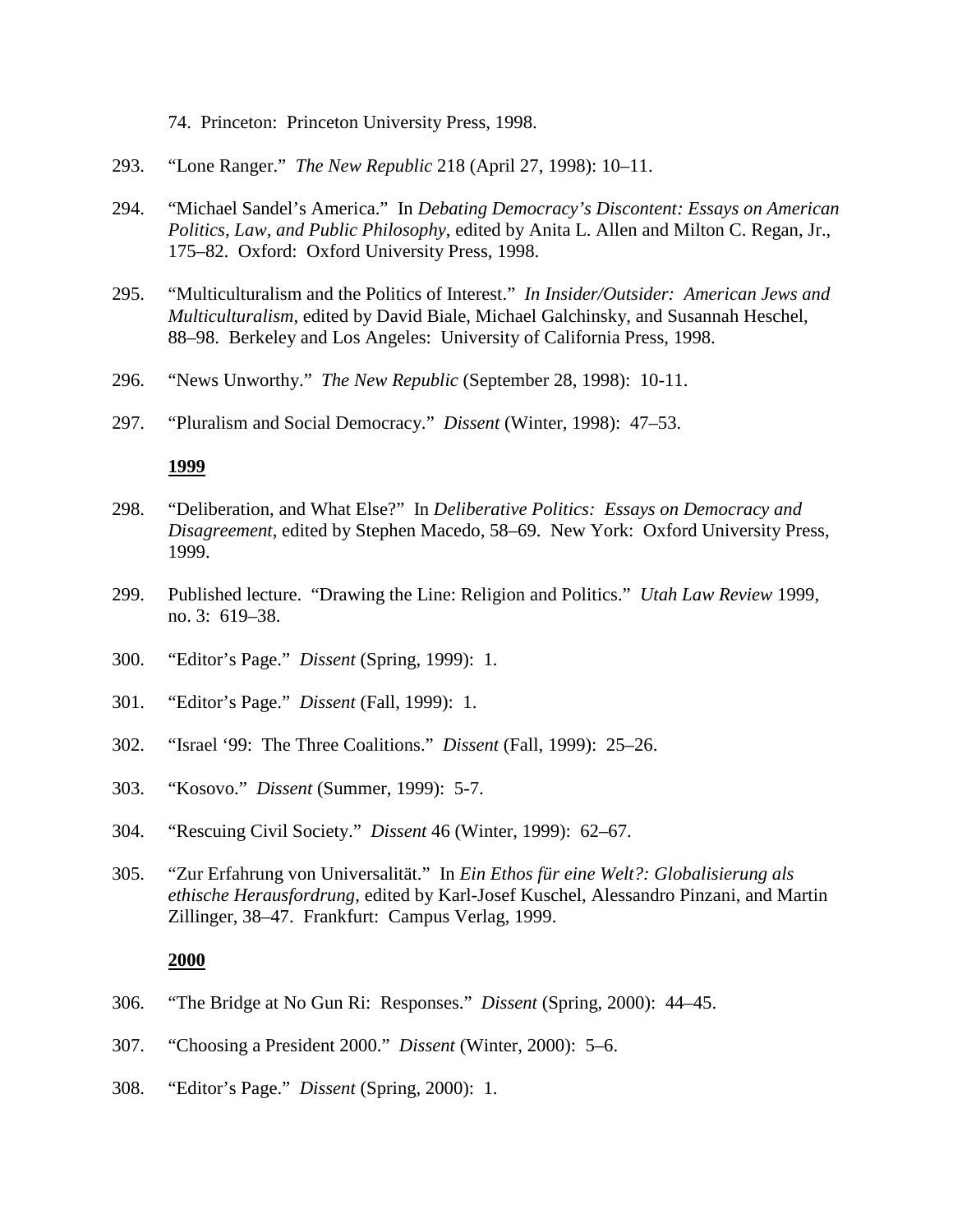- 309. "Editor's Page." *Dissent* (Fall, 2000): 1.
- 310. "Governing the Globe: What is the Best We Can Do?" *Dissent* (Fall, 2000): 44-51.
- 311. "Mut, Mitleid und ein gutes Auge: Tugenden der Sozialkritik und der Nutzen von Gesellschaftstheorie." *Deutsche Zeitschrift für Philosophie* 48 (May, 2000): 709-718.
- 312. In Memoriam. "Simone Plastrik: 1919–1999." *Dissent* (Winter, 2000): 98.

- 313. "Double Effect." In *The Doctrine of Double Effect: Philosophers Debate a Controversial Moral Principle*, edited by P. A. Woodward, 261-269. University of Notre Dame Press, 2001.
- 314. "Editor's Page." *Dissent* (Spring, 2001): 1.
- 315. "Editor's Page." *Dissent* (Fall, 2001): 4.
- 316. "Emergency Ethics." In *The Leader's Imperative: Ethics, Integrity, and Responsibility*, edited by J. Carl Ficarrotta, 126–39. West Lafayette, IN: Purdue University Press, 2001. (Reprint of #173.)
- 317. "Excusing Terror: The Politics of Ideological Apology." *The American Prospect* 12 (October 22, 2001): 16-17.
- 318. "First, Define the Battlefield." *The New York Times.* (September 21, 2001): A35.
- 319. "History and National Liberation." *The Journal of Israeli History: Politics, Society, Culture* 20 (Summer–Autumn, 2001): 1-8.
- 320. "Liberalism, Nationalism, Reform." In *The Legacy of Isaiah Berlin*, edited by Ronald Dworkin, Mark Lilla, and Robert B. Silvers, 169-176. New York: New York Review Books, 2001.
- 321. "Nation-States and Immigrant Societies." In *Can Liberal Pluralism be Exported?: Western Political Theory and Ethnic Relations in Eastern Europe*, edited by Will Kymlicka & Magda Opalski, 150-153. Oxford University Press, 2001.
- 322. "Terror." *Dissent* (Fall, 2001): 1.
- 323. Published lecture. "Universalism and Jewish Values." *The Twentieth Morgenthau Memorial Lecture on Ethics & Foreign Policy* (May 15, 2001.) New York: Carnegie Council on Ethics and Foreign Policy, 2001.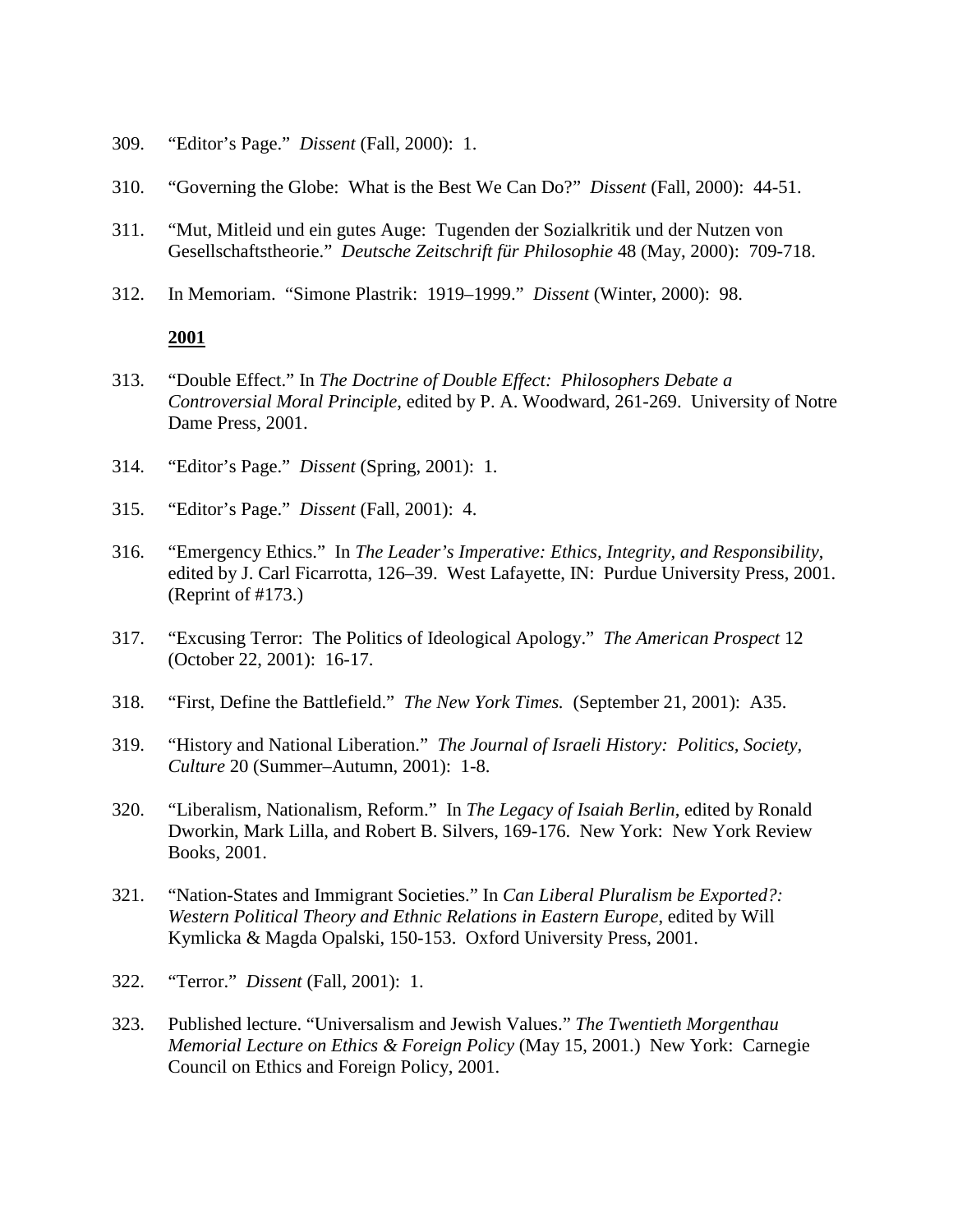- 324. "The Argument about Humanitarian Intervention." *Dissent* (Winter, 2002): 29–37.
- 325. "Can There Be a Decent Left?" *Dissent* (Spring, 2002): 19–23.
- 326. "Du terrorisme." *Dossiers de l'audiovisuel.* (July/August 2002): 56-58. (Excerpt from the French edition of *Just and Unjust Wars*, *Guerres justes et injustes*. Paris: Belin, 1999.)
- 327. "Editor's Page." *Dissent* (Spring, 2002): 1.
- 328. "Editor's Page." *Dissent* (Fall, 2002): 1.
- 329. "Equality and Civil Society." In *Alternative Conceptions of Civil Society*, edited by Simone Chambers and Will Kymlicka, 34–49. Princeton: Princeton University Press, 2002.
- 330. "Excuser la terreur: une politique de justification idéologique." *Dossiers de l'audiovisuel.* (July–August, 2002): 54-56. Translation by Béatrice Bocard. (Translated reprint of #3176.)
- 331. "Five Questions about Terrorism." (Followed by exchange with Leo Casey, Michael Kazin, James B. Rule, and Ann Snitow.) *Dissent* (Winter, 2002): 5–16.
- 332. "The Four Wars of Israel/Palestine." *Dissent* (Fall, 2002): 26-33.
- 333. "The 9/11 License." *Renewal* 10, no. 3 (2002): 28-31.
- 334. "9/11 Lizenz zur Vergeltung." *Frankfurter Allgemeine Sonntagszeitung* NR. 38 (September 22, 2002): 13. (Revision of #333).
- 335. "No Strikes." *The New Republic* 227 (September 30, 2002): 19–22.
- 336. "Passion and Politics." *Philosophy & Social Criticism* 28 (November, 2002): 617-633.
- 337. Published lecture. "Universalisme et valeurs juives." *Raisons Politiques' La pensee juive*  (volume 1). Paris: Presses de Sciences Po, 2002. (Translation of #323.)
- 338. "The Triumph of Just War Theory (and the Dangers of Success)." *Social Research* 69 (2002): 925-944.

**2003**

339. "A Better Vision: The Idea of Civil Society." In *The Civil Society Reader*, edited by Virginia A. Hodgkinson and Michael W. Foley, 306-321. Lebanon, NH: University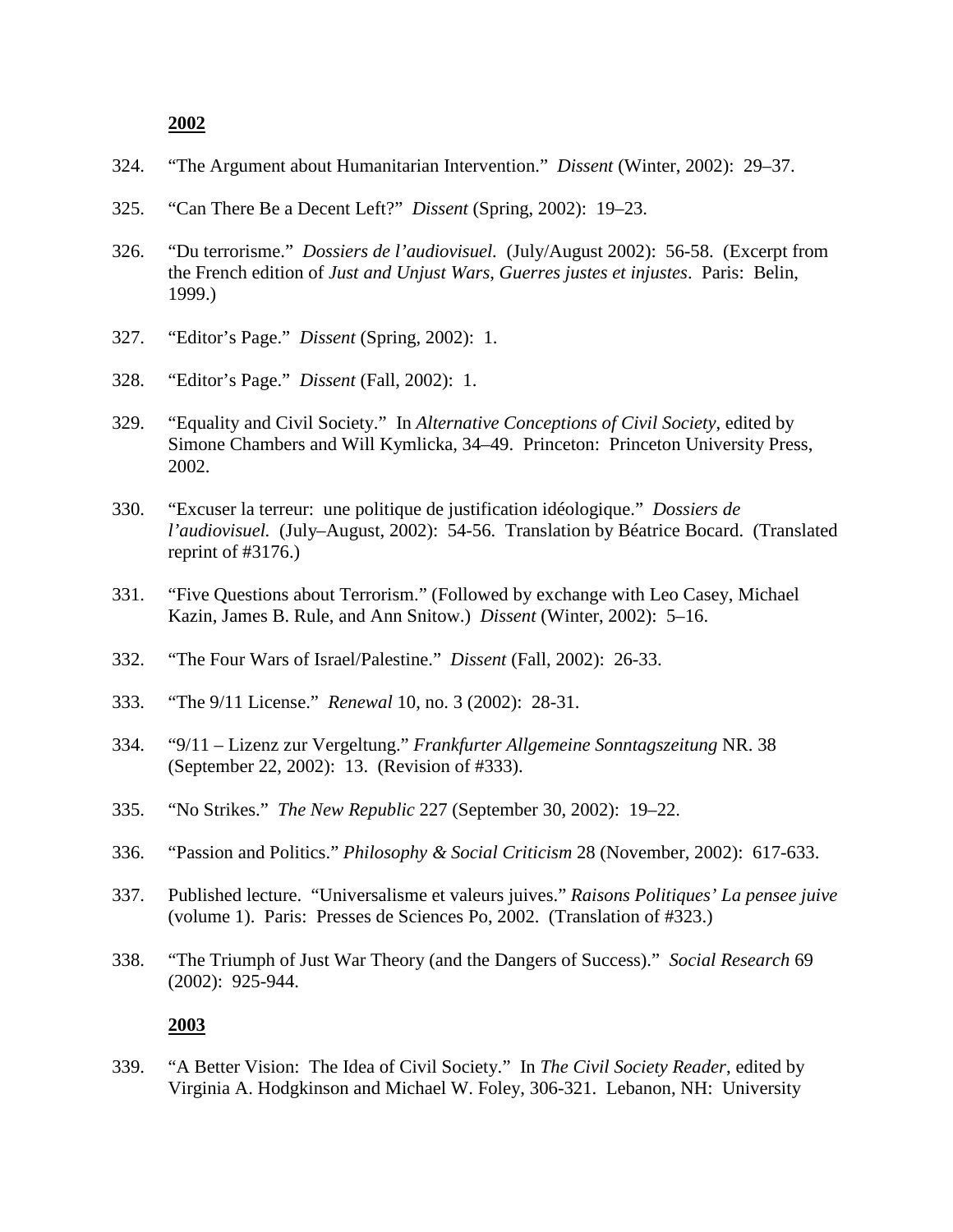Press of New England, 2003 (Reprint of #205.)

- 340. "Amerika en de rechtvaardige oorlog." *Project & niews* 15 (Autumn, 2003): 5-16. (Translation of #?)
- 341. "Difficult to Draw a Bead on Issue of Targeted Killings." *Los Angeles Times* (September 8, 2003): B11.
- 342. "Editor's Page." *Dissent* (Fall, 2003): 1.
- 343. "Eine moralische Erörterung anhand eines aktuellen Beispiels." *Die Welt* (March 29, 2003): 8. (First printing from *Dissent* website article, "So, Is This a Just War?", posted March 20, 2003.) Subsequently printed as "*i*, Es ésta una guerra justa?" *El País* (April 8, 2003): Opinión 21.
- 344. "El imperio posmoderno." *La Vanguardia* (September 14, 2003): 1. Translation by Verónica Canales Medina. (Translated reprint of #347.)
- 345. Published lecture. "Es muß einen Ausweg geben." *Frankfurter Allgemeine Zeitung*. (August 16, 2003): Die Gegenwart 9. German translation of lecture, "Judging War," delivered at the Heinrich Böll Foundation, Berlin, on July 2, 2003.
- 346. "Europe and the 9/11 License." In *Desperately Seeking Europe*, edited by Susan Stern and Elisabeth Seligmann, 29-36. London: Archetype Publishers, 2003. (Revision of #333 and #334.)
- 347. "Is There an American Empire?" *Dissent* (Fall, 2003): 27-31.
- 348. "La façon juste de dire non à la guerre." *Le Monde* (January 30, 2003): 1, 15. Syndicated in *Corriere Della Serra* (January 31, 2003), *La Vanguardia* (January 31, 2003), *Yomiuri Shimbun* (January 31, 2003), *Frankfurter Rundschau* (February 1, 2003), etc.
- 349. "The Last Page." *Dissent* (Summer, 2003): 112.
- 350. "Philosophy and Democracy." In *Philosophy and Democracy: An Anthology*, edited by Thomas Christiano, 258-274. New York: Oxford University Press, 2003 by Trustees of Tufts University. (Reprint of #118.)
- 351. "The Present of the Past." Review of *The Ethics of Memory*, by Avishai Margalit. *The New Republic* (January 20, 2003): 36-37.
- 352. "The Right Way." *The New York Review of Books* L4 (March 13, 2003): 4. Syndicated in *Dagens Nyheter* (March 13, 2003). (Translated reprint of #348).
- 353. "What a Little War in Iraq Could Do." *The New York Times* (March 7, 2003): A27.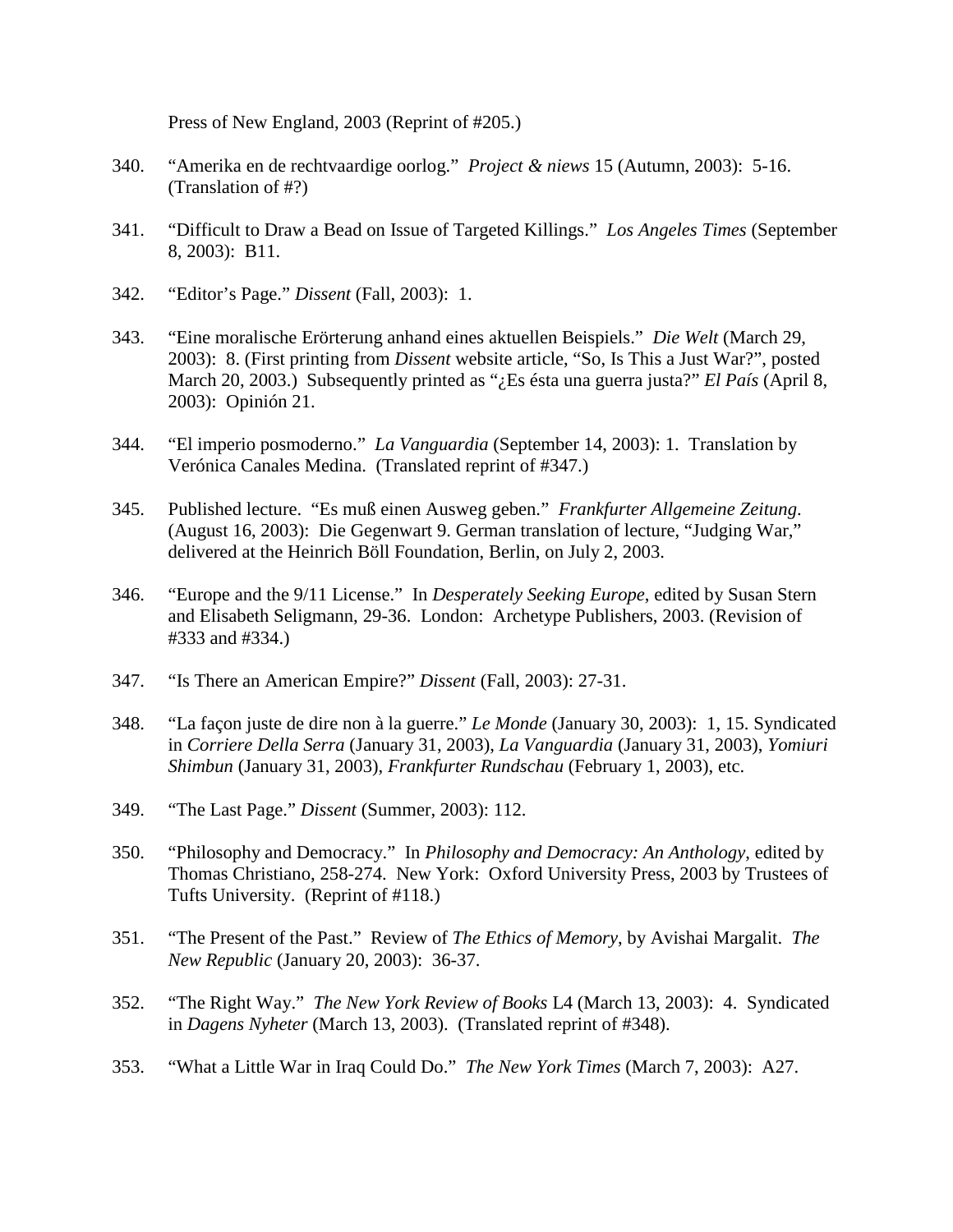354. "What Rights for Illiberal Communities?" In *Forms of Justice: Critical Perspectives on David Miller's Political Philosophy*, edited by Daniel A. Bell and Avner de-Shalit, 123- 134. Lanham, MD: Rowman & Littlefield Publishers, Inc., 2003.

- 355. "A Liberal Perspective on Deterrence and Proliferation of Weapons of Mass Destruction." In *Ethics and Weapons of Mass Destruction: Religious and Secular Perspectives*, edited by Sohail H. Hashmi and Steven P. Lee, 163-167. Cambridge, UK: Cambridge University Press, 2004.
- 356. "As quarto guerras entre Israel e palestinos." *Folha de S. Paulo* (March 28, 2004): A 24. (Translated reprint of #332.)
- 357. "Au-delà de l'intervention humanitaire: les droits de l'homme dans la société globale." *Esprit* (August-September, 2004): 66-79. Translation by Delphine Veaudor. (French translation of speech, "Beyond Humanitarian Intervention.")
- 358. "Can There be a Moral Foreign Policy?" In *Liberty and Power: A Dialogue on Religion & U.S. Foreign Policy in an Unjust World*, series editors E.J. Dionne, Jr., Jean Bethke Elshtain, Kayla Drogosz, 34-52. Washington, DC: Brookings Institution Press, 2004.
- 359. "A Cup of Coffee and a Seat." In *50 Years of Dissent*, edited by Nicolaus Mills and Michael Walzer, 63-73. New Haven and London: Yale University Press, 2004. Also in *The Jewish 1960s: An American Sourcebook*, edited by Michael E. Staub, 3-11. Lebanon, NH: University Press of New England, 2004. (Reprints of #9.)
- 360. Published lecture. "Eine Einschätzung des Krieges." Berlin: Heinrich-Böll-Stiftung, 2004. (German translation of lecture, "Judging War.")
- 361. "Las emergencias y las excusas al terrorismo." *Claves* (June, 2004): 10-20. (Translated reprintings of #173 and #179.)
- 362. "Entfesselte Macht: Wer fur die Folter in Irak verantwortlich ist." (First printing from *Dissent* website article, "The Abuse of Prisoners in Iraq.") *Frankfurter Rundschau* (May 15, 2004). Syndicated in *la Repubblica* (May 15, 2004), *Le Monde* (May 17, 2004), *El Pais* (May 18, 2004), *Yomiuri Shimbun*, *Expresso*, *Saudi Gazette*, *Kuwait Times*, *Daily Nation*, *Bangkok Post and Overseas Report*, *Lidove Noviny*, etc.
- 363. Published lecture. "Facciamo una lista deidirittiessenziali." *La Repubblica* (May 28, 2004). (Partial translation of previously unprinted speech, "Beyond Humanitarian Intervention.")
- 364. Published lecture. "Guerra Ancora Più Ingiuista." *L'Unità* (October 27, 2004): 1, 25. Excerpt from talk, "Just War, Iraq, and the American Election," delivered at Editori Laterza, Rome, October 26, 2004.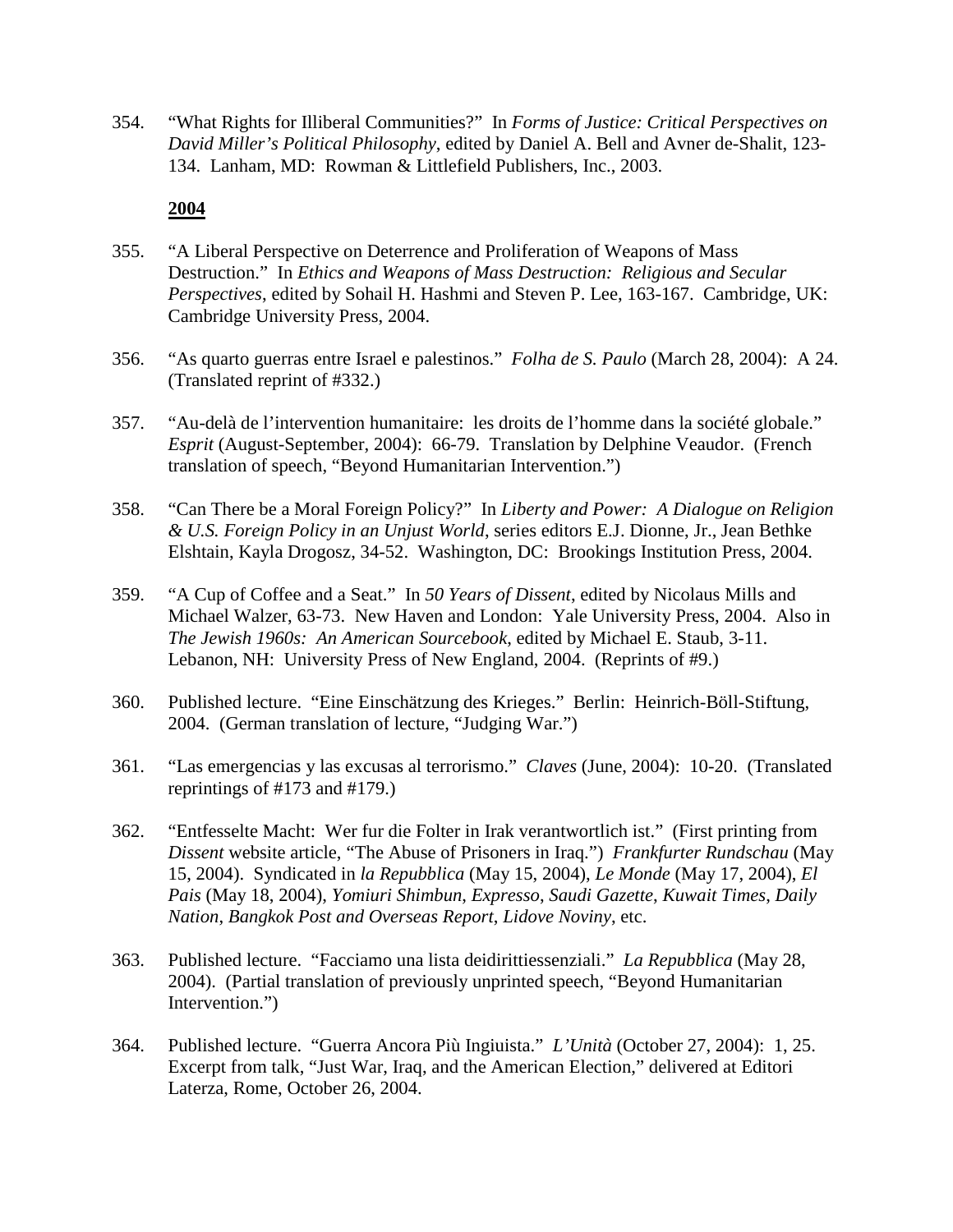- 365. "I suoi dialoghi sul futuro della sinistra." *La Repubblica* (January 14, 2004). Epitaph for Norberto Bobbio. Translation by Chiara Rizzo.
- 366. "Political Action: The Problem of Dirty Hands." In *Torture: A Collection*, edited by Sanford Levinson, 61-75. New York: Oxford University Press, 2004. (Reprint of #56.)
- 367. "Les quatre guerres israélo-palestiniennes." *Esprit* (January, 2004): 18-31. Translation by Laurent Eisenman and Damien Fréville. (Translated reprint of #332.)
- 368. "Terrorismo y Guerra justa." *Claves* (November, 2004): 4-9.
- 369. "To War or Not to War." *The Forward* (August 13, 2004): 1. Partial version of Introduction, *Arguing About War* (New Haven: Yale University Press, 2004): ix-xv.
- 370. "The Triumph of Just War Theory (and the Dangers of Success)." In *One Hundred Year Commemoration to the Life of Hans Morgenthau (1904-2004)*, edited by G.O. Mazur, 11- 26. New York: Semenenko Foundation, 2004. (Reprint of #338, with an afterword on Hans Morgenthau.)
- 371. Published lecture. "Una lista breve di casi da difendere a oltranza." *Reset* (July-August, 2004): 42-45. Translation by René Capovin. (Translated first full printing of lecture, "Beyond Humanitarian Intervention.")
- 372. "Was ist falsch am Terrorismus?" *Mittelweg 36* (December 2004–January 2005): 73-86. (Translated reprint of #369.)
- 373. "Zionism and Judaism." In *Judaism and Modernity: The Religious Philosophy of David Hartman*, edited by Jonathan W. Malino, 308-325. Hampshire, England and Burlington, Vermont: Ashgate Publishing, 2004.

- 374. "All God's Children Got Values." *Dissent* (Spring, 2005): 35-40.
- 375. "Argomenti per una separazione tollerante." *Reset* 92 (November-December, 2005). (Translated reprint of #386.)
- 376. "Editor's Page." *Dissent* (Spring, 2005): 1.
- 377. "Editor's Page." *Dissent* (Fall, 2005): 1.
- 378. "The Good Society." In *Marx and the Future of Socialism*, edited by Uri Zilbersheid, 260-267. Tel Aviv, Israel: Resling Publishing, 2005.
- 379. Published lecture. "The Healthiest of Separations: U.S. Tradition Good for Church,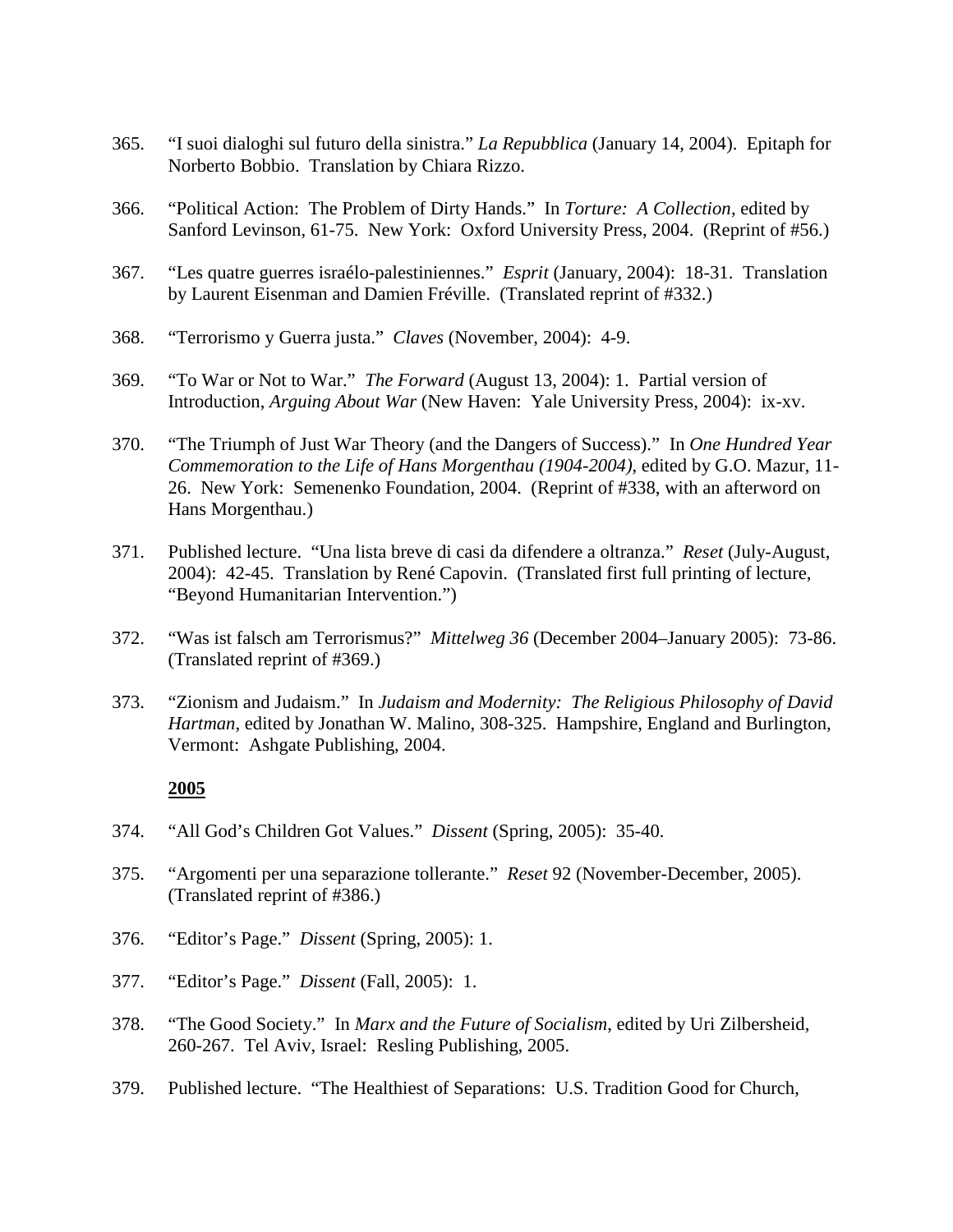State." *The Philadelphia Inquirer* (June 5, 2005): C7. (Reprint of #386.)

- 380. Published Lecture. "Human Rights in Global Society." *International Politik Transatlantic Edition* (Spring, 2005): 4-13. (Printing of lecture, "Beyond Humanitarian Intervention.") "Mehr als humanitäre Intervention: Menschenrechte in der globalen Gesellschaft." *Internationale Politik* (February 2005): 8-20. (German translation of speech, "Beyond Humanitarian Intervention.")
- 381. "The Last Page." *Dissent* (Winter, 2005): 128.
- 382. "The Last Page." *Dissent* (Fall, 2005): 112.
- 383. Published lecture. "O(б)съждайки войиата." Списание Критика и хуманизъм (*Critique & Humanism Journal.* Vol. 18, No. 2/2005 (January, 2005): 53-66. (Bulgarian translation of lecture, "Judging War.")
- 384. Published lecture. "Scientifically Literate Education is Crucial to our Country's Future." *The Times of Trenton* (Sunday, May 29, 2005): A13, A15. (Keynote address at the Annual National Conference for Community and Justice (NCCJ) Awards, Princeton, May 19, 2005.)
- 385. "A Setting of Settings." In *Civil Society: A Reader in History, Theory, and Global Politics*, edited by John A. Hall and Frank Trentmann, 209-212. Hampshire, England and New York, New York: Palgrave Macmillan, 2005. (Reprint of #205.)
- 386. "The Triumph of Just War Theory." In *Redefining Sovereignty*, edited by Orrin C. Judd, 251-268. Hanover, New Hampshire: Smith and Kraus, Inc., 2005. (Reprint of #338.)

- 387. "Editor's Page." *Dissent* (Spring, 2006): 1.
- 388. "Editor's Page. *Dissent* (Fall, 2006): 1.
- 389. "Excuser la terreur: Une politique de la justification idéologique. " In *La terreur spectacle: Terrorisme et télévision*, edited by Daniel Dayan, 281-284. Brussels: De Boeck & Larcier s.a., Instituit national de l'audiovisuel, 2006. (Translation of #317.)
- 390. "Le socialisme aujourd'hui: expérimentation et inclusions." *Raison publique* (May, 2006): 9-12. (Translated by Pauline Thévéniaud.)
- 391. "Moral Education and Democratic Citizenship." In *To Restore American Democracy: Political Education and the Modern University*, edited by Robert E. Calvert, 217-230. Oxford: Rowman & Littlefield Publishers, 2006.
- 392. "Ma la famiglia non è solo un valore religioso." *Reset* (January-February, 2006): 10-12.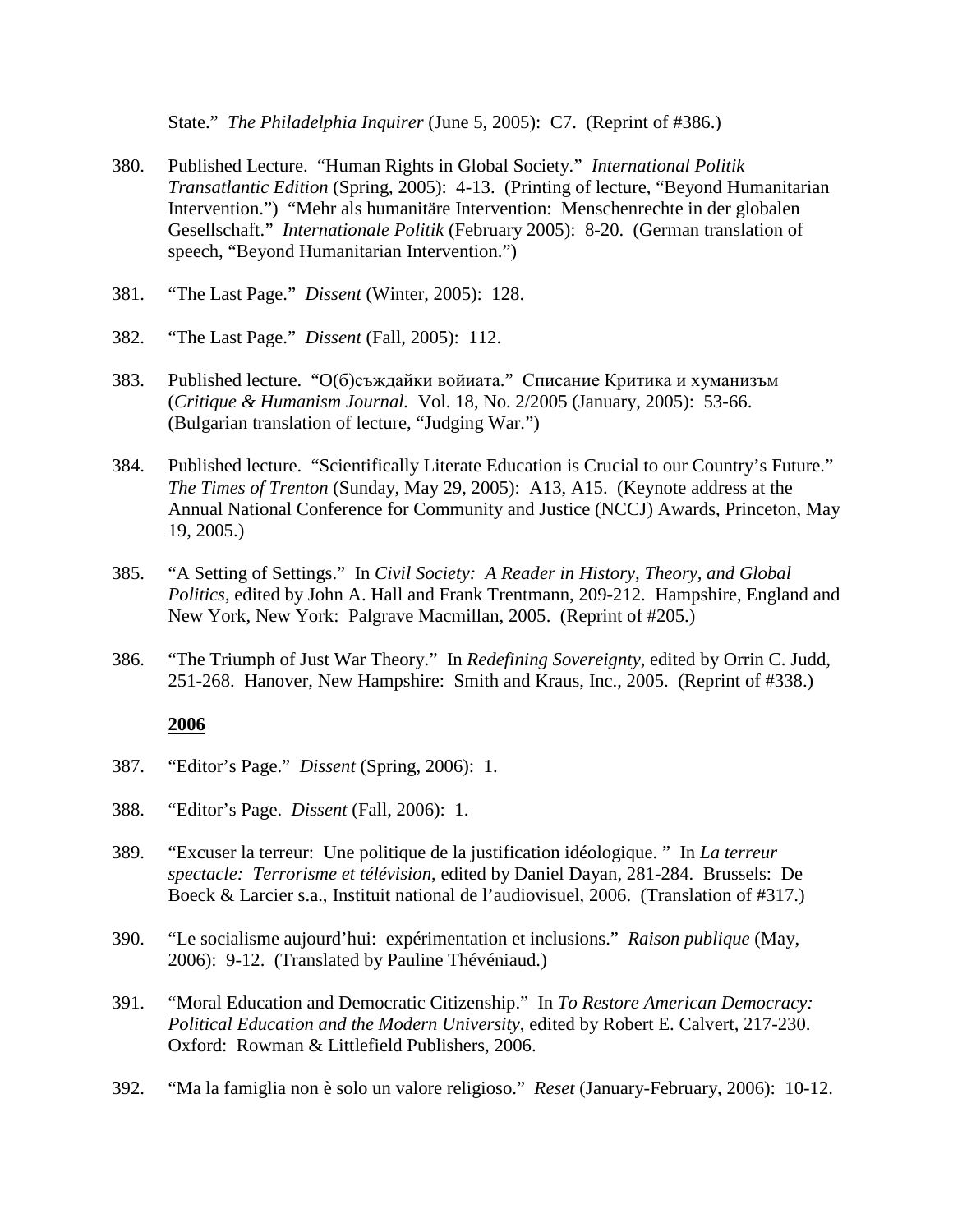(Revised expanded translation of #386.)

- 393. "Morality and Politics in the Work of Michael Wyschogrod." *Modern Theology* 22, No. 4 (October, 2006): 687-692.
- 394. "Osservazioni di un liberale sul non intervento." *Reset* (May-June, 2006): 45-50. Translation by Marianna Matullo.
- 395. "Political Theology: Response to the Six." *Political Theology* Volume 7.1 (January, 2006): 91-99.
- 396. "Politics and Religion in the United States." *Religious Socialism: The Journal for People of Faith and Socialism* (Vol. 29, No. 4, 2005): 1, 3-4. (Revised English version of #386.)
- 397. "Regime Change and Just War." *Dissent* (Summer, 2006): 103-108. Reprint of Preface to the Fourth Edition, *Just and Unjust Wars: A Moral Argument with Historical Illustrations*. (New York: Basic Books, 2006): ix-xviii.
- 398. "Talk, Talk, Talk." *The New Republic* 235 (November 27 & December 4, 2006): 23.
- 399. Published lecture. "Terrorism and Just War." *Philosophia* 34, No. 1 (January, 2006): 3- 12. (Revision of #402.)
- 400. Published lecture. "Terrorisme I Guerra Justa"/"Terrorism and Just War," 5-60. Barcelona: The Centre de Cultura Contemporània's "At War" series of lectures (June 3, 2004).
- 401. Published lecture. "Who is an American Jew?" *Occasional Papers on Jewish Civilization , Jewish Thought, and Philosophy* (February, 2006): 8-15. The Program for Jewish Civilization Edmund A. Walsh School of Foreign Service, Georgetown University (November 19, 2003).

- 402. "Michael Walzer on the American Left." *Dissent* (Winter, 2007): 83-88.
- 403. "Killing Tyrants." *Dissent* (Spring, 2007): 7-8.
- 404. Editor's Page: Grim, But Hopeful." *Dissent* (Spring, 2007): 1.
- 405. "Response to Jerome Slater: The Lebanon War." *Dissent* (Winter, 2007): 109-110.
- 406. "Response" *Journal of Military Ethics* (Vol. 6, Issue 2, 2007, pgs. 168-171).
- 407. "Terrorisme en rechtvaardige oorlog." In *Burgers en barbaren: over oorlog tussen recht*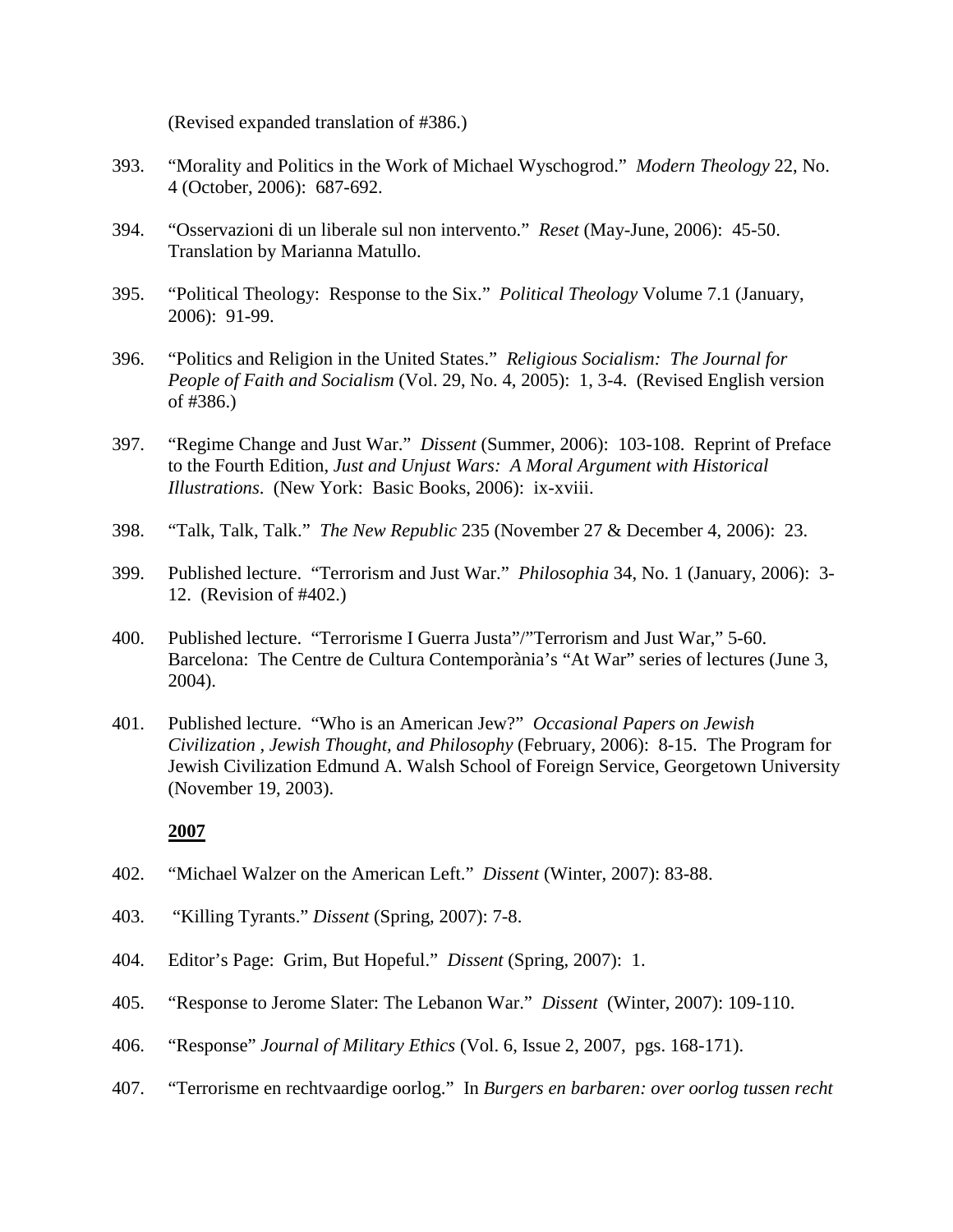*en macht*. (Boom, edited by Jansen, Nijman & Sap, Summer 2007, pgs. 231-245): Dutch version of "Terrorismo y Guerra justa." *Claves* (November, 2004): 4-9.

- 408. Reprint of "In Defense of Equality." In *The New York Intellectuals Reader* (Routledge, edited by Neil Jumonville, 2007, pgs. 355-369). Original in *Dissent* 20 (Fall, 1973): 399–408.
- 409. "Royauté et État dans la pensée juive." In *Le temps de l'État: Mélanges en l'honneur de Pierre Birnbaum* (Fayard, under the direction of Badie & Déloye, 2007, pgs. 52-66).
- 410. "Morality and Universality in Jewish Thought." In *The Globalization of Ethics: Religious and Secular Perspectives* (Cambridge University Press, edited by Sullivan & Kymlicka, 2007, pgs. 38-52).
- 411. "Gott macht kein Kreuz." In *Kulturaustausch*. (Issue III, 2007, pgs. 35-38).
- 412. *A Dream of Zion: American Jews Reflect on Why Israel Matters to Them*, (Jewish Lights Publishing, edited by Rabbi Jeffrey K. Salkin, 2007, pages 89-92).
- 413. "Zionism and Judaism: The Paradox of National Liberation," in *The Journal of Israeli History: Politics, Society, Culture*, Guest Editor Nir Kedar (Routledge, Vol. 26, No. 2, September 2007, pgs. 125-136).
- 414. "The Anomalies of Jewish Political Identity," in *Judaism and the Challenges of Modern Life*, edited by Moshe Halbertal and Donniel Hartman (Continuum, New York, 2007, pgs. 134-138).
- 415. "The Crime of Aggressive War," in *Washington University Global Studies Law Review*, (Vol. 6, No. 3, 2007, pgs. 635-643).
- 416. "On Fighting Terrorism Justly," in *International Relations* (Sage Journals Online, December 2007, Vol. 21, No. 4, pgs. 480-484).

- 417. "The Moral Standing of States: A Response to Four Critic," first published in *Philosophy and Public Affairs* 9, 1980: 209-29. Reprinted in *Global Ethics: Seminal Essays* (Paragon House, edited by Thomas Pogge and Keith Horton, 2008, pages 51-71).
- 418. "Can We Choose Politically between Right and Left?" in *The Jewish Condition*: *Challenges and Responses – 1938-2008*, edited by William B. Helmreich, Mark Rosenblum and David Schimel (Transaction Publishers, New Brunswick, NJ, 2008, pgs. 33-37).
- 419. "Of course it does." In *Does the free market corrode moral character?* The John Templeton Foundation, Autumn 2008, pgs. 20-23.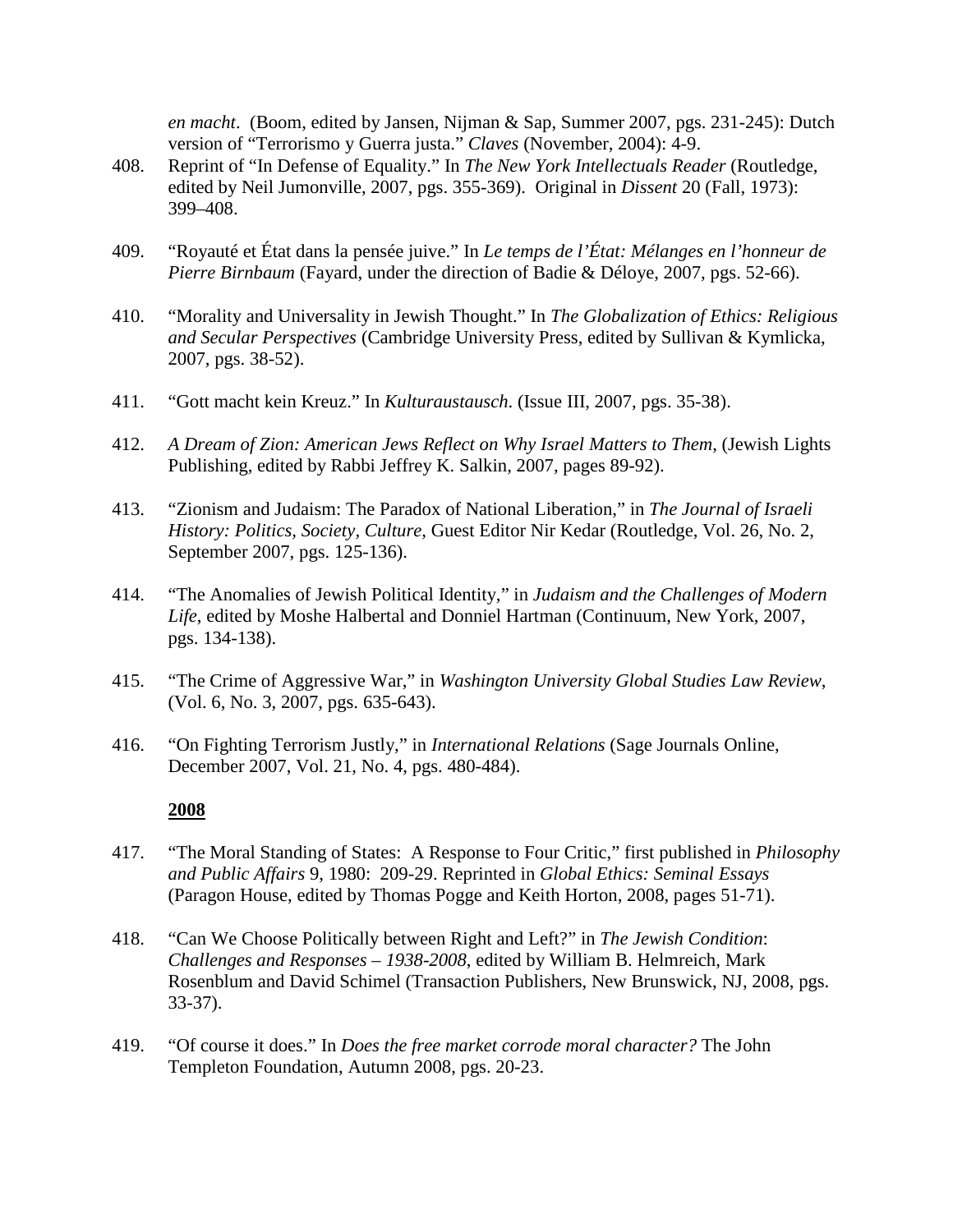420. "On Promoting Democracy," in *Ethics & International Affairs*, (Vol. 22, No. 4, Winter 2008, pgs. 351-355).

### **2009**

- 421. "El Argumento de la Proporcionalidad" in *Letras Libres,* (February 2009, No. 122, pgs. 54-55), Spanish translation of "On Proportionality."
- 422. "Israel: Civilians & Combatants" with Avishai Margalit in *The New York Review of Books*, (Vol. 56, No. 8, May14, 2009).
- 423. "Responsibility and Proportionality in State and Nonstate Wars" in *Parameters,* (Spring 2009, Vol. XXXIX, pgs. 40-52).
- 424. "Filosofi och demokrati" (Philosophy and Democracy) in *Fronesis*, (Nr. 29-30, 2009, pgs. 149-169).
- 425. "Prophecy and International Politics" in *Hebraic Political Studies* (Vol. 4, No. 4, Fall 2009, pgs. 319-328).

## **2010**

- 426. "Afterword" in *Poverty and Morality: Religious and Secular Perspectives*, edited by William A. Galston and Peter H. Hoffenberg (Cambridge University Press, New York, 2010, pgs. 285-293).
- 427. "The Anomalies of Jewish Identity" in *Iyyun, The Jerusalem Philosophical Quarterly*, edited by Pini Ifergan (S. H. Bergman Center for Philosophical Studies, the Faculty of Humanities, Hebrew University of Jerusalem, 2010, pgs. 24-38).

- 428. "The Democratic Peace Theory" in the *Jewish Review of Books* (Vol. 2, No. 1, Spring 2011, pg. 49).
- 429. "Justice globale et locale" in *Études*, Revue de Culture Contemporaine (Mai 2011).
- 430. "Achieving Global and Local Justice," in *Dissent* (Summer 2011).
- 431. "On Humanitarianism," in *Foreign Affairs* (Vol. 90, no. 4, July/August 2011, pp. 69-80).
- 432. "The Jewish Political Tradition," in *Identities. Journal of Jewish Culture and Identity*, (Vol. 1, 2011, pgs. 13-19).
- 433. "Which Socialism for the Future?" published in Italian as *Quale socialism per il future?* In *Il future de Norberto Bobbio*, Michelangelo Bovero, ed., (Editori Laterza, 2011).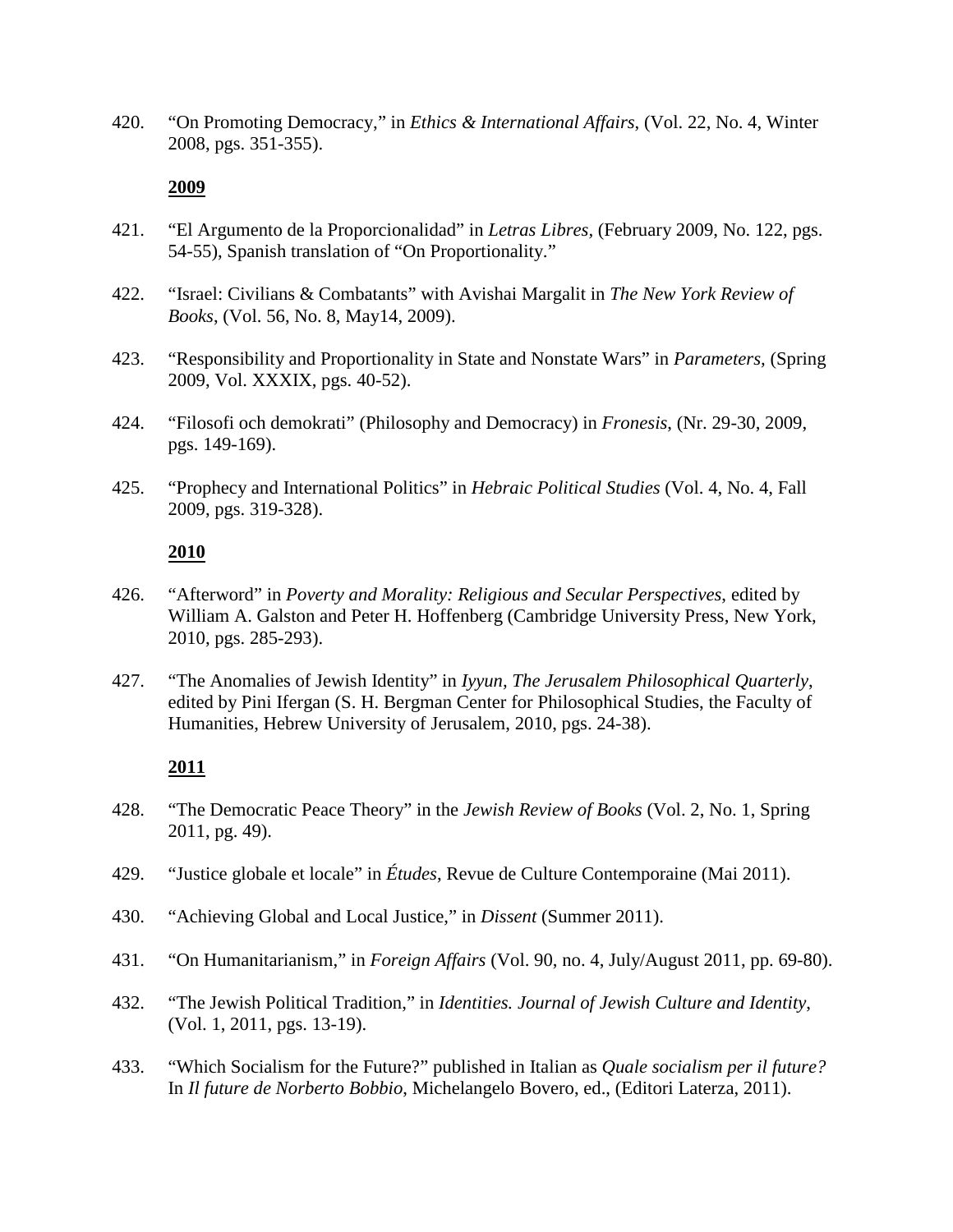434. "Can a War be Just?" Interview, published in French as *Une guerre peut-elle étre juste ?*  in *Philosophies et Pensées de notre temps*, Sciences Humaines Éditions, 2011.

# **2012**

- 435. "The Aftermath of War: Reflections on *Jus Post Bellum*," in *Ethics: Beyond War's End*, edited by Eric Patterson (Georgetown University Press, Washington D.C., 2012, pgs. 35- 46).
- 436. "Left Internationalism" in *Dissent* (Vol. 59, No. 2, Spring 2012, pg. 1-1).
- 437. "The Ethics of Warfare in the Jewish Tradition," in *Philosophia* (Vol. 40, Issue 4, 2012, pgs. 633-641.

# **2013**

- 438. "The Political Theory License," in *Annual Review of Political Science*, edited by Levi, Jackman, Rosenblum, (Palo Alto, CA: Annual Reviews, Vol. 16, 2013, pp. 1-9).
- 439. "Coda: Can the Good Guys Win?" in the *European Journal of International Law* (Vol. 24, no. 1, February 2013, pp. 433-444).
- 440. "Five Regimes of Coexistence," in *Nationalism Binationalism: The Perils of Perfect Structures* (Vol. 1, pp. 14-21).

# **2014**

- 441. "After the Arab Spring," in *Philosophy & Social Criticism* (Vol. 40, no. 4-5, 2014, pp. 421-429).
- 442. "Imaginary Jews," in *The New York Review of Books* (Vol. 61, no. 5, March 20, 2014).
- 443. "A Foreign Policy for the Left," in *Dissent* (Spring 2014).

# **2015**

- 444. "Islamism and the Left," in *Dissent* (Winter 2015).
- 445. "Is the Right Choice a Good Bargain?" in *The New York Review of Books* (Vol. 62, no. 4, March 5, 2015).

# **2016**

446. "States and Communities, " in *The Israel Academy of Sciences and Humanities Proceedings* (Vol. IX, no. 2, Jerusalem 2016).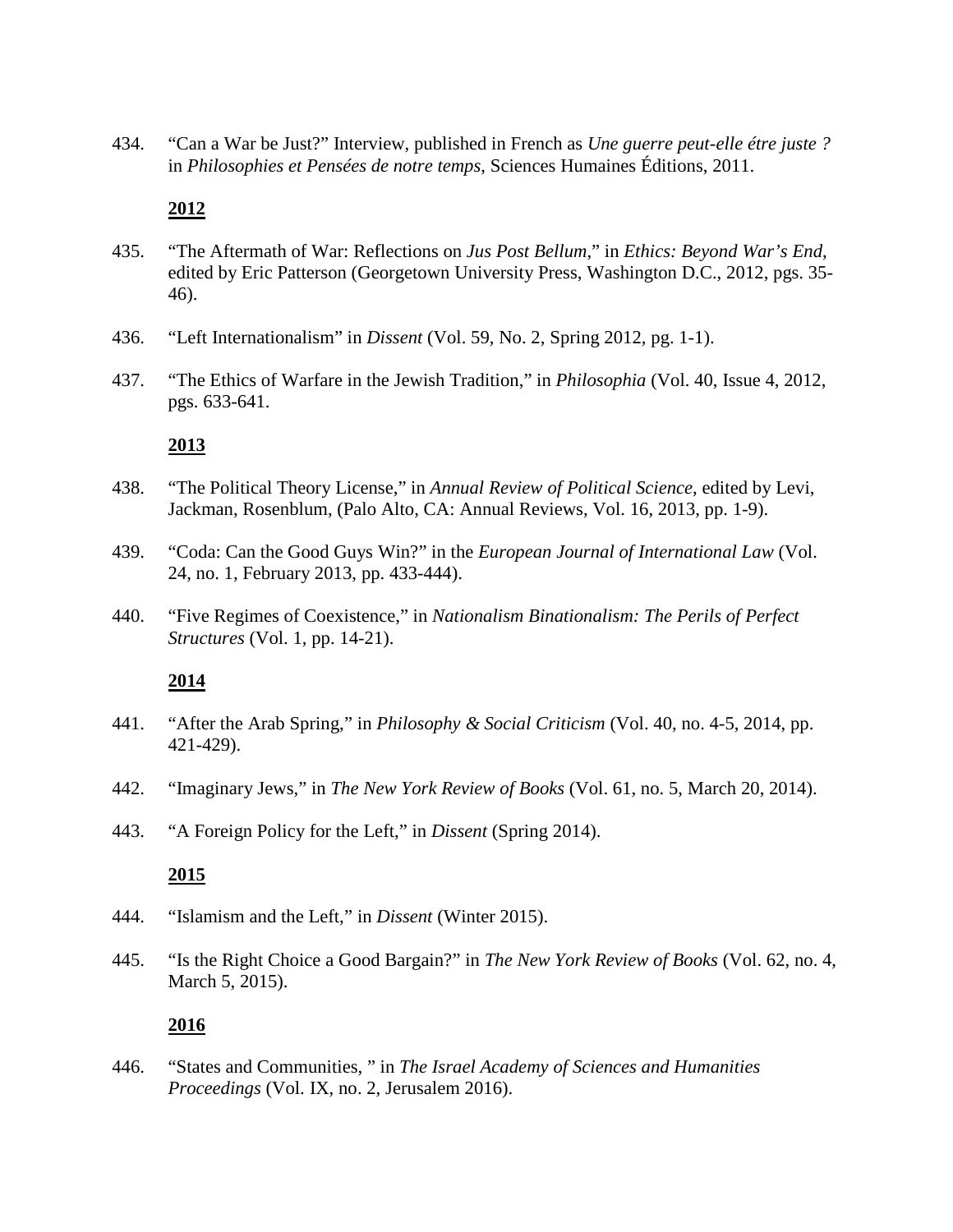- 447. "The Daoud Affair," with Paul Berman in *[www.tabletmag.com](http://www.tabletmag.com/)* [\(http://www.tabletmag.com/jewish-arts-and-culture/books/198606/the-daoud-affair/?](http://www.tabletmag.com/jewish-arts-and-culture/books/198606/the-daoud-affair/) March 21, 2016). (Translation: French, in *Le Monde*, 3/30/16).
- 448. "The Risk Dilemma," in *Philosophia* (Vol. 44, no. 2, pp. 289-293).
- 449. "Response to Asa Kasher and Amos Yadlin," in *Philosophia* (Vol. 44, no. 2, pp. 309- 311).
- 450. "After the Arab Spring," in *Toward New Democratic Imaginaries – Istanbul Seminars on Islam, Culture and Politics*, edited by Seyla Benhabib and Volker Kaul (Springer International Publishing Switzerland, 2016, pp. 31-40).
- 451. "Just & Unjust Targeted Killing & Drone Warfare," in *Daedalus* (Vol. 145, no. 4, Fall 2016, pp. 12-24).

- 452. "1967 Remembering the Six-Day War," in *Fathom* (Spring 2017, http://fathomjournal.org/1967-remembering-the-six-day-war/).
- 453. "The Historical Task of the Left," in *Dissent* (Spring 2017, pp. 116-120).
- 454. "Just War and Holy War: Again," in *Ethical Perspectives* (Vol. 24, no. 1, 2017, pp. 7- 20).
- 455. "Discovering What's Already There: A new book offers a panoramic view of how the idea of humanity came into being," in *The Nation* (April 24/May 1, 2017, pp. 32-34).
- 456. "Does Betrayal Still Matter?" in *The New York Review of Books* (Vol. 64, no. 11, May 11, 2017).
- 457. "Just War and Holy War: Again," in *Ethical Perspectives* (Vol. 24, no. 1, March 2017, pp. 7-20).

# BOOKS ABOUT MICHAEL WALZER

*Michael Walzer's Social Thought and Philosophical Enlightenment: Complex Equality, Goddess of Philosophy, and Magic Square.* Jung Soon Park, Seoul: Philosophy and Reality Publishing Company (2017).